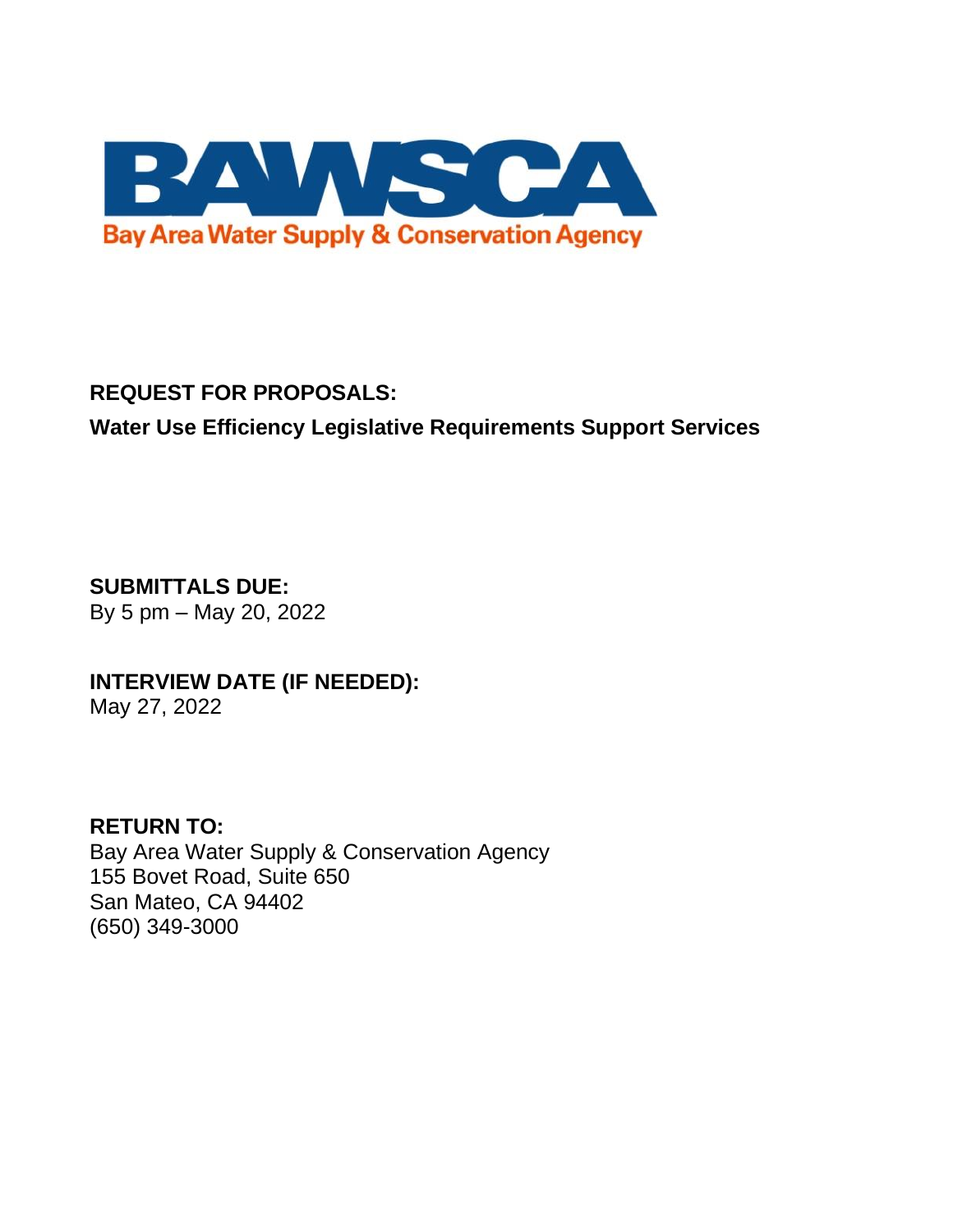# **TABLE OF CONTENTS**

| 1. |       |  |  |
|----|-------|--|--|
| 2. |       |  |  |
| 3. |       |  |  |
| 4. |       |  |  |
| 5. |       |  |  |
| 6. |       |  |  |
| 7. |       |  |  |
| 8. |       |  |  |
| 9. |       |  |  |
|    |       |  |  |
|    |       |  |  |
|    |       |  |  |
|    |       |  |  |
|    |       |  |  |
|    |       |  |  |
|    |       |  |  |
|    | $A-1$ |  |  |
|    | .B-1  |  |  |

<u>NOTE: IT IS THE PROPOSER'S RESPONSIBILITY TO EXAMINE THIS "REQUEST FOR PROPOSALS" SOLICITATION IN ITS ENTIRETY PRIOR TO SUBMITTING A PROPOSAL</u>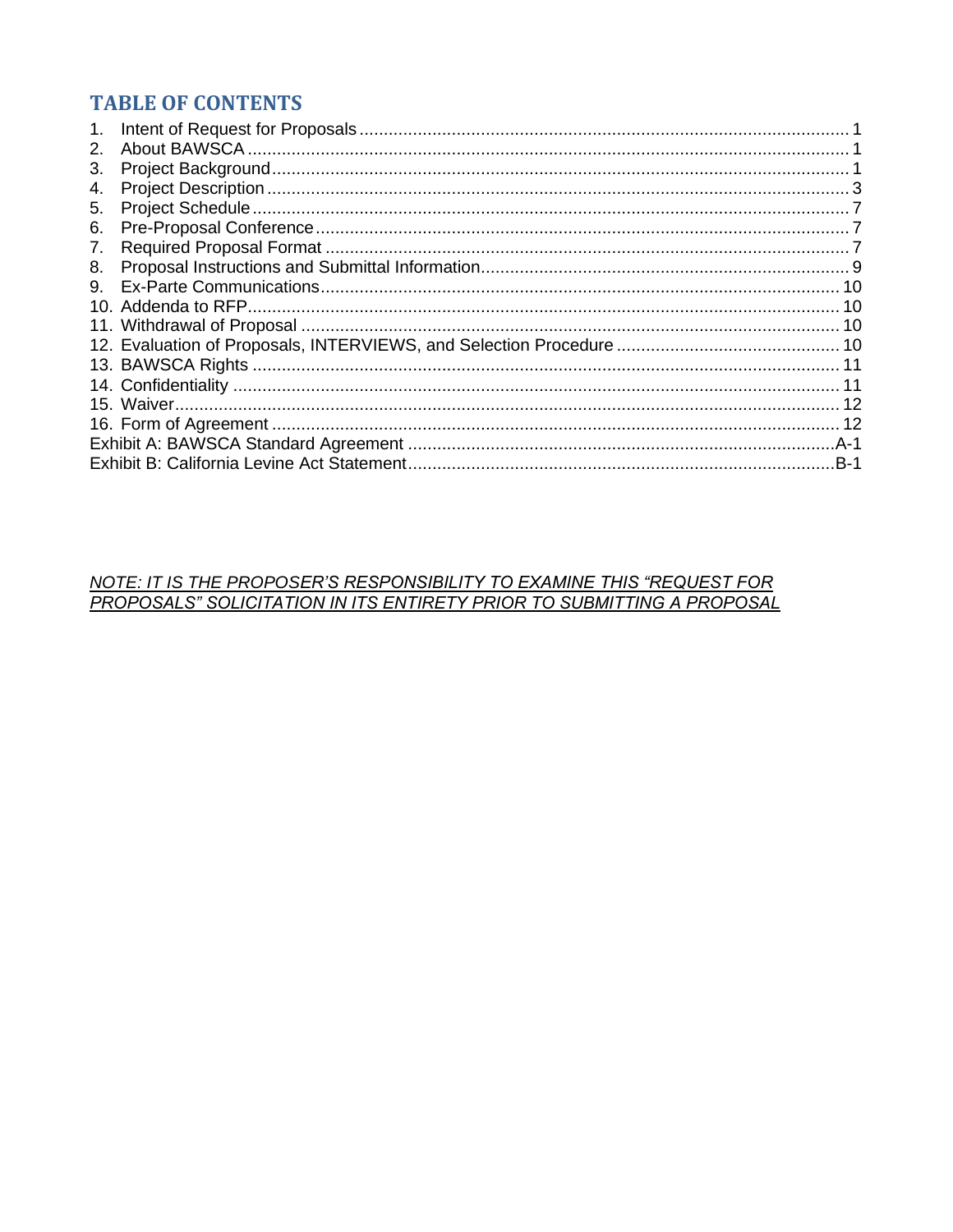# <span id="page-2-0"></span>**1. INTENT OF REQUEST FOR PROPOSALS**

The Bay Area Water Supply and Conservation Agency (BAWSCA) is soliciting proposals from qualified service providers to support BAWSCA member agencies in meeting the new standards for water use efficiency and performance measures for commercial, industrial, and institutional (CII) water use expected to be established by the State of California. This Request for Proposals (RFP) is for Phase 3 of BAWSCA's "Making Conservation a Way of Life" Strategic Plan (Plan), a multi-year effort to support BAWSCA member agencies with preparing for, complying with, and reporting on the new water use efficiency targets. Phase 3 (Project) is expected to be completed in Fiscal Year (FY) 2022-2023 and includes guidance for agencies to comply with CII performance measure standards, potential as needed services, and a Subscription Program for agencies to receive additional, customized support.

# <span id="page-2-1"></span>**2. ABOUT BAWSCA**

BAWSCA provides regional water supply planning, resource development, and conservation program services for the benefit of the 16 cities, 8 water districts, and 2 private water suppliers (collectively, Wholesale Customers or member agencies) that provide water to more than 1.85 million residents and 40,000 commercial, industrial, and institutional customers in Alameda, San Mateo, and Santa Clara Counties. BAWSCA's goals are to ensure a reliable supply of high-quality water at a fair price. BAWSCA is governed by a 26-member Board of Directors.

BAWSCA represents the interests of the Wholesale Customers that purchase water on a wholesale basis from the San Francisco Regional Water System (RWS), which is owned by the City/County of San Francisco and operated by the San Francisco Public Utilities Commission (SFPUC).

BAWSCA manages a Regional Water Conservation Program that is made up of several different programs and initiatives and is designed to support and augment the member agency and customer efforts to use water more efficiently. The Regional Water Conservation Program includes both Core Programs, implemented regionally throughout the BAWSCA service area, and Subscription Programs, funded by individual member agencies that elect to participate (Participating Agencies) and implemented within their respective service areas.

# <span id="page-2-2"></span>**3. PROJECT BACKGROUND**

Following the 2012-2016 drought, then-Governor Brown issued Executive Order B-37-16 in May 2016 and the California Department of Water Resources (DWR), State Water Resources Control Board (SWRCB), and other state agencies jointly released a report in 2017 entitled, "Making Water Conservation a California Way of Life, Implementing Executive Order B-37-16" (2017 Framework)<sup>1</sup> The report included a framework to establish a new foundation for long-term improvements in water conservation and drought planning. In 2018, the California State Legislature (Legislature) enacted two policy bills, (Senate Bill (SB) 606 (Hertzberg) and Assembly Bill (AB) 1668 (Friedman)), to implement the provisions of the 2017 Framework.

SB 606 and AB 1668 established a standard for efficient indoor residential water use and directed DWR and the SWRCB to adopt efficiency standards for outdoor residential use, water losses, and CII outdoor landscape areas with dedicated irrigation meters. These volumetric standards apply to an

<sup>&</sup>lt;sup>1</sup> 2017 Framework: [https://cawaterlibrary.net/wp-content/uploads/2017/06/20170407\\_EO\\_B-37-16\\_Final\\_Report.pdf](https://cawaterlibrary.net/wp-content/uploads/2017/06/20170407_EO_B-37-16_Final_Report.pdf)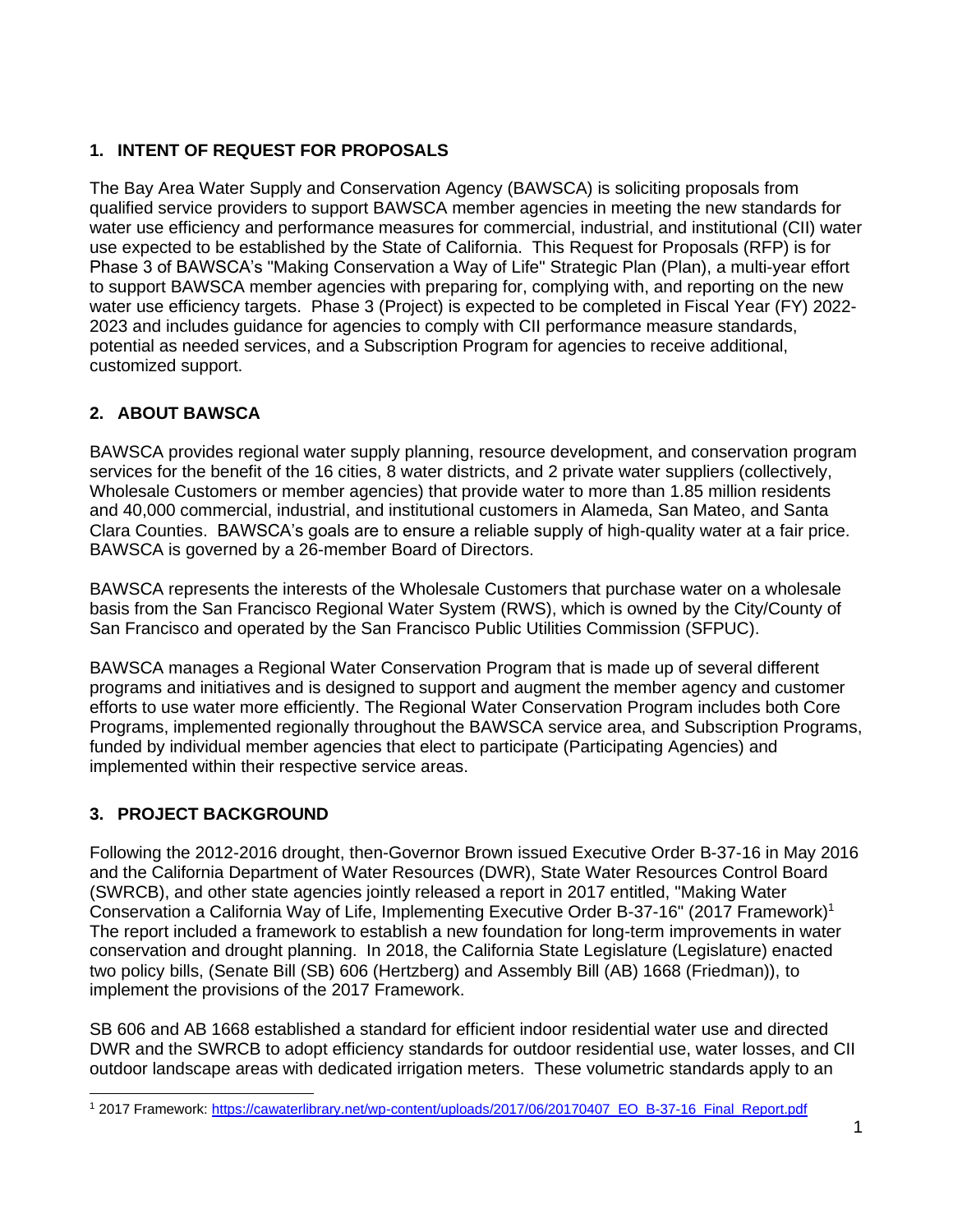urban retail water supplier<sup>2 3</sup> (Water Supplier) that will use the efficiency standards to calculate its urban water use objective (UWUO), which is later compared to its actual aggregate water use for reporting purposes. SB 606 and AB 1668 also require DWR and the SWRCB to establish performance measures for CII water use and appropriate variances for unique uses that can have a material effect on water use of an urban retail water supplier.

The water use efficiency standards are currently under development and expected to be adopted by the SWRCB in 2022. Water Suppliers will begin reporting on their UWUO and actual water use in 2024 and will be required to meet their UWUO by 2027. Reporting on the CII performance standards may be required sooner than the UWUO.

# **BAWSCA "Making Conservation a California Way of Life" Strategic Plan**

In 2017, and in anticipation of the water use efficiency legislation, BAWSCA began a strategic initiative, the "Making Conservation a Way of Life" Strategic Plan, to provide critical information to assist BAWSCA in representing the interests of the BAWSCA member agencies regarding the thenproposed state regulations and to help agencies prepare for the legislative requirements.

Phase 1 of the Plan had two primary goals: (1) evaluate the feasibility of implementing the UWUO proposed by the State and associated cost impacts to BAWSCA agencies, and (2) identify actions to support BAWSCA agencies in preparing for and implementing the urban water use objectives. The Plan evaluated the BAWSCA member agencies' existing practices related to various elements of the new requirements, including outdoor landscape area measurements; CII account classification systems; dedicated irrigation meters; advanced metering infrastructure (AMI); and water loss evaluation. The Plan also provided a detailed roadmap (i.e., a multi‐year strategy) for BAWSCA and its member agencies to improve water efficiency for the region. The Plan Phase 1 Report<sup>4</sup> was released in 2018, shortly after adoption of SB 606 and AB 1668.

Phase 1 identified that there is a need to better understand commercial water use, including benchmarking, and that an increased number of annual CII audits would provide more robust data on commercial water use and the associated savings. Phase 2 of the Plan implemented a pilot study to evaluate the potential of an electronic CII Audit Survey Tool and determine the feasibility of a Regional CII Audit Program. Phase 2 was cut short by the COVID-19 pandemic. However, BAWSCA was able to successfully launch an online survey tool for a selected industry (hotels) and evaluate results.

Now that DWR has released draft recommendations for the water use efficiency standards, and with adoption expected in 2022, BAWSCA is prepared to begin Phase 3 of the Plan to help agencies with reporting and compliance. Phase 3 will develop a series of tools to help BAWSCA member agencies identify necessary data to gather, understand reporting requirements, and provide actionable steps to begin the process.

BAWSCA is proposing to partner with the Santa Clara Valley Water District (Valley Water) on the Project so that the resources developed may benefit all agencies in the BAWSCA and Valley Water

<sup>&</sup>lt;sup>2</sup> "Urban retail water supplier" means a water supplier, either publicly or privately owned, that directly provides potable municipal water to more than 3,000 end users or that supplies more than 3,000 acre-feet of potable water annually at retail for municipal purposes. (California Water Code § 10608.12)

<sup>&</sup>lt;sup>3</sup> Note that not all BAWSCA member agencies are urban retail water suppliers. Agencies that are not currently urban retail water supplier are not subject to the requirements of SB 606 and AB 1668.

<sup>4</sup> Plan Phase 1 Report: [https://bawsca.org/uploads/userfiles/files/BAWSCA\\_Conservation%20Strategic%20Plan%20](https://bawsca.org/uploads/userfiles/files/BAWSCA_Conservation%20Strategic%20Plan%20Phase%201_Final_9-17-18_cx.pdf)  [Phase%201\\_Final\\_9-17-18\\_cx.pdf](https://bawsca.org/uploads/userfiles/files/BAWSCA_Conservation%20Strategic%20Plan%20Phase%201_Final_9-17-18_cx.pdf)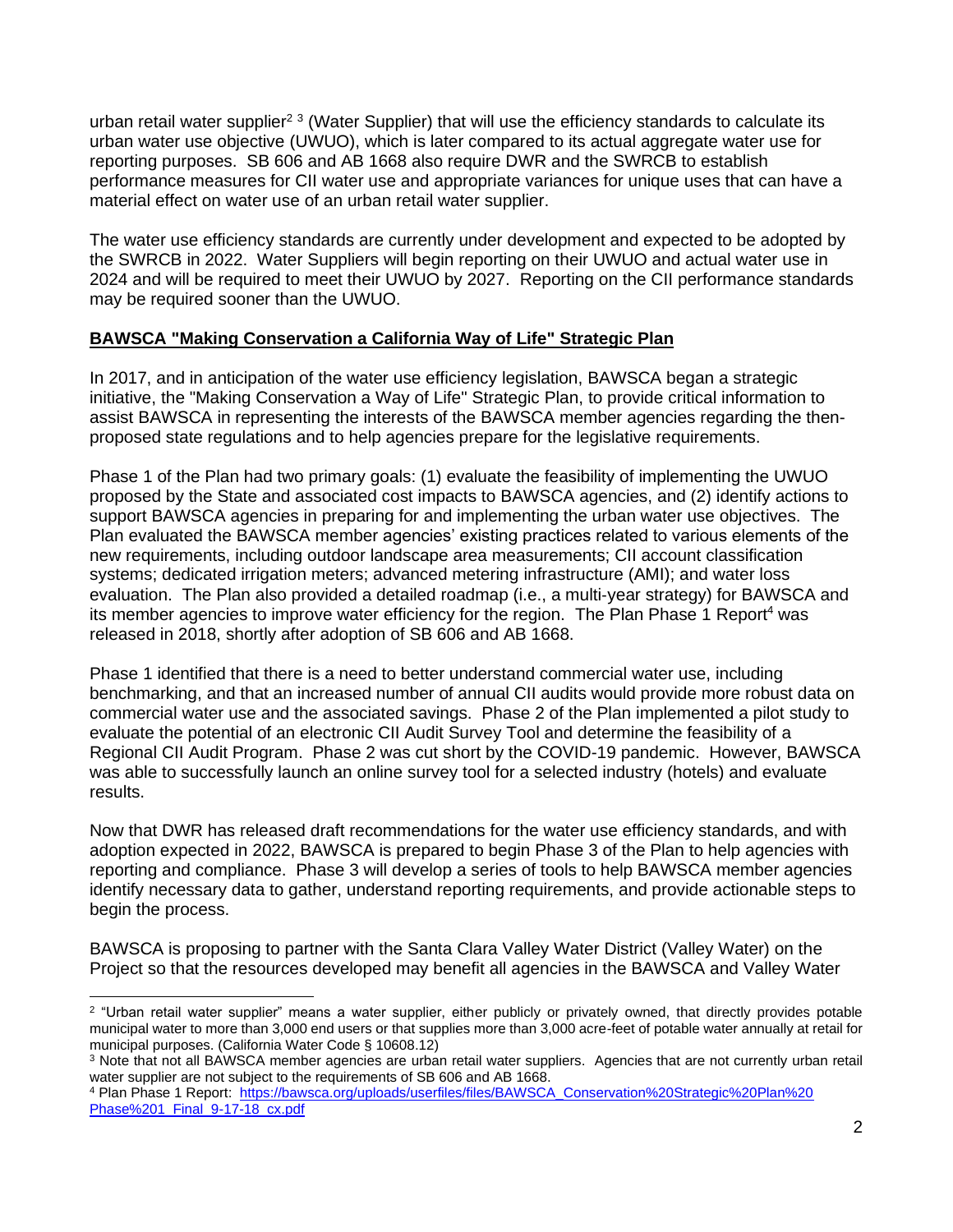service areas. Of BAWSCA's 26 member agencies, eight (8) are also in Valley Water's service area. There are 14 water agencies in Valley Water's service area. BAWSCA and Valley Water plan to enter into a memorandum of agreement (MOA) to share the cost of the Project. However, BAWSCA will administer the contract and manage the Project. BAWSCA reserves the right to limit the Project to the BAWSCA service area if the MOA with Valley Water is not executed.

# <span id="page-4-0"></span>**4. PROJECT DESCRIPTION**

BAWSCA seeks to select a firm (Consultant) to develop and complete Phase 3 of the Plan. Phase 3 will include guidance materials for agencies to comply with CII performance measure standards, potential as needed services, and may include a Subscription Program for agencies to receive additional, customized support.

DWR has released draft recommendations for the three (3) CII performance measures as required by the legislation: 1) CII water use classification system, 2) minimum size threshold for converting CII mixed-use meters (MUMs) to Dedicated Irrigation Meters (DIMs), and 3) CII water use best management practices (BMPs).

DWR has yet to release final recommendations for the water use efficiency standards. The tasks outlined in this RFP reflect what is currently known about the draft recommendations. SB 606 and AB 1668 require the SWRCB to adopt long-term standards by June 30, 2022. However, DWR and the SWRCB have not met other deadlines outlined in the legislation and it is possible that the SWRCB will miss the June deadline as well.

# **Task 1 – Project Management**

Consultant will provide administrative services to oversee the day-to-day implementation of the Project. To keep the work on schedule and budget, Consultant must provide BAWSCA with monthly status and budget updates by task. Monthly status and budget updates will be shared via email and include, as an attachment, a cover letter summarizing the work effort in combination with updated Excel spreadsheets detailing budget and schedule status.

Consultant will regularly meet with the BAWSCA project manager and management, either via phone, video conference, or in person, to discuss Project goals, progress, and outcomes.

# **Task 2 – CII Classification System Roadmap**

SB 606 and AB 1668 require DWR, in coordination with the SWRCB, to develop a CII water use classification system for California that address significant uses of water. DWR worked with a stakeholder advisory group to develop a water-centric standardized classification system of 19 CII customer categories. If the SWRCB adopts the CII water use classification system presented in DWR's current draft recommendations, Water Suppliers will have up to five (5) years after the SWRCB adopts this standard to complete mapping of accounts. The minimum level of progress in account mapping will be 20% per year. Water Suppliers are not required to change or modify their billing systems, as long as the required performance reporting per CII water use classification system can be provided.

Consultant will conduct a study and develop a roadmap for BAWSCA and Valley Water agencies to comply with the CII Water Use Classification System performance measure. The study will identify and evaluate a list of resources available to assist with the classification of CII accounts. Potential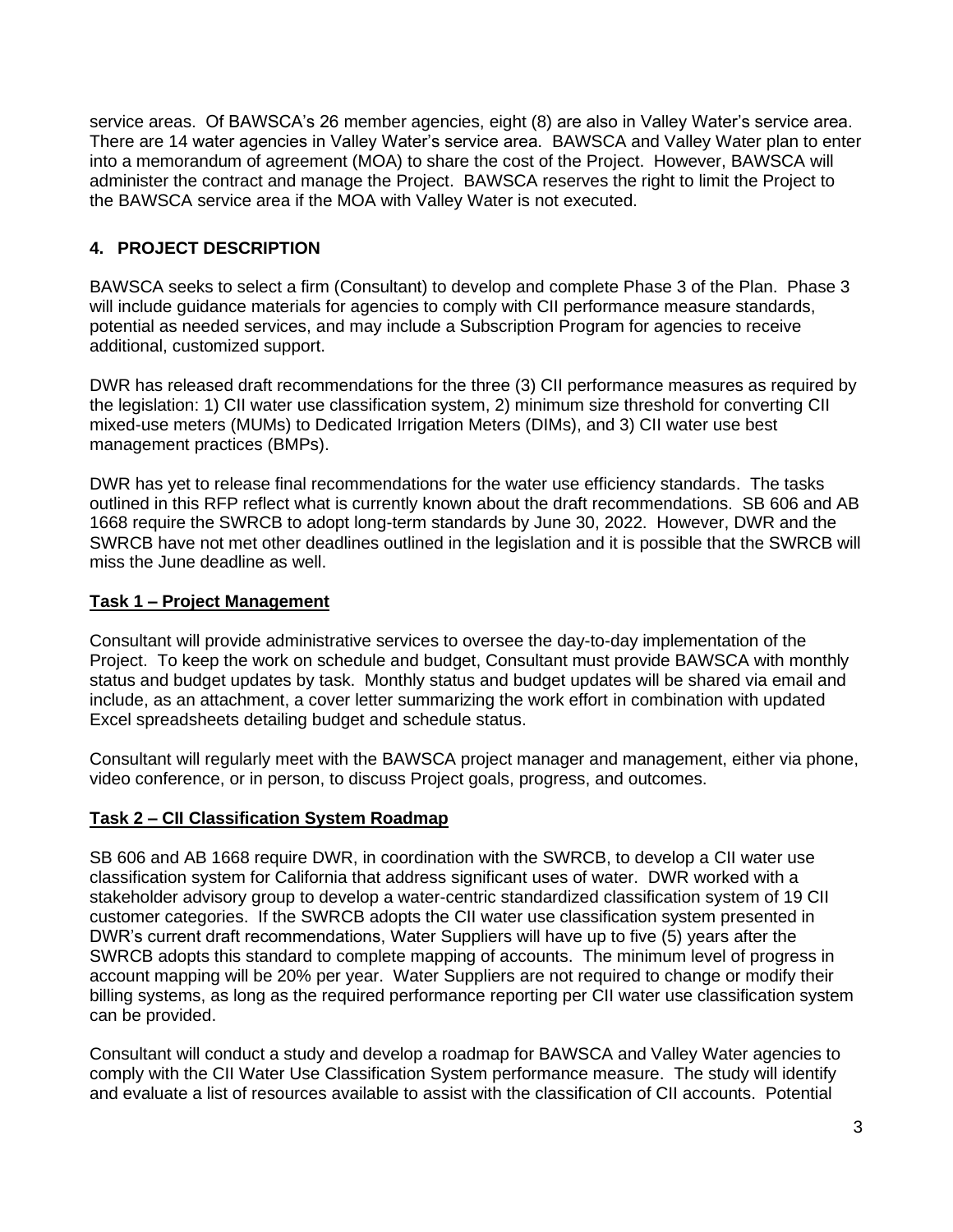resources include, but are not limited to, county assessor data and private companies such as ParcelQuest. Consultant will evaluate the assessor data for all three counties in BAWSCA's and Valley Water's service areas (Alameda County, San Mateo County, and Santa Clara County).

The roadmap will describe reporting requirements and best practices for mapping and maintaining the required classification system. The list of best practices will include, but is not limited to, 1) a process for determining which classification is most appropriate when a CII account fits multiple classification descriptions, 2) formal procedures to collect classification information and update classifications with modified or new service requests, and 3) a process for conducting periodic reviews and updating account mapping.

Consultant will summarize the work conducted in the study and provide the roadmap in the CII Water Use Classification System Performance Measure Technical Memorandum (TM). A draft of this TM will be provided for BAWSCA's review. Consultant will finalize this TM incorporating BAWSCA's feedback.

# *Task 2 Deliverables*

- One (1) kick-off meeting, approximately two (2) hours, with BAWSCA and Valley Water agencies to introduce the project and gather information from the agencies
- CII Water Use Classification System Performance Measure Roadmap TM
- One (1) meeting, approximately two (2) hours, with BAWSCA and Valley Water agencies to present study findings and TM

# **Task 3 – CII Dedicated Irrigation Meter Conversion Threshold Roadmap**

SB 606 and AB 1668 require DWR, in coordination with the SWRCB, to determine minimum size thresholds for converting CII mixed-use meters (MUMs) to dedicated irrigation meters (DIMs) and evaluate technologies that could be used in lieu of requiring DIMs. DWR's current recommendations establish a one (1) acre threshold for aggregate irrigated CII landscape area, measured on a per parcel basis. After identifying CII landscapes at or above this threshold, Water Suppliers must choose one of three compliance pathways: 1) mixed meter conversion, 2) implementation of in-lieu technologies, or 3) a reduction in aggregate landscape area below the threshold.

If the SWRCB adopts the CII water use classification system presented in DWR's current draft recommendations, Water Suppliers must develop an implementation plan and schedule that will result in full compliance within five (5) years of the date the SWRCB adopts this performance measure.

Many BAWSCA member agencies participate in either BAWSCA's or Valley Water's Large Landscape Program.<sup>56</sup> These programs, administered by the same firm (Waterfluence), measure CII landscapes and provide water budgets based on real-time and site-specific characteristics. This program has helped to identify many CII MUMs already. Eleven (11) BAWSCA member agencies are enrolled in the BAWSCA Large Landscape program for fiscal year 2021-22. In 2020, 1,435 large landscape sites were enrolled in the BAWSCA program. Nine (9) Valley Water agencies participated in its Large Commercial Landscape Program in calendar year 2020, with 2,935 large landscape sites enrolled in the program. While these programs have been in place for several years, more work is needed to help agencies comply with the CII DIMs Conversation Threshold performance measure.

<sup>5</sup> BAWSCA's Large Landscape Program:<https://bawsca.org/conserve/programs/audits>

<sup>6</sup> Valley Water's Large Commercial Landscape Program[: https://www.valleywater.org/saving-water/rebates](https://www.valleywater.org/saving-water/rebates-surveys/commercial-landscape-surveys)[surveys/commercial-landscape-surveys](https://www.valleywater.org/saving-water/rebates-surveys/commercial-landscape-surveys)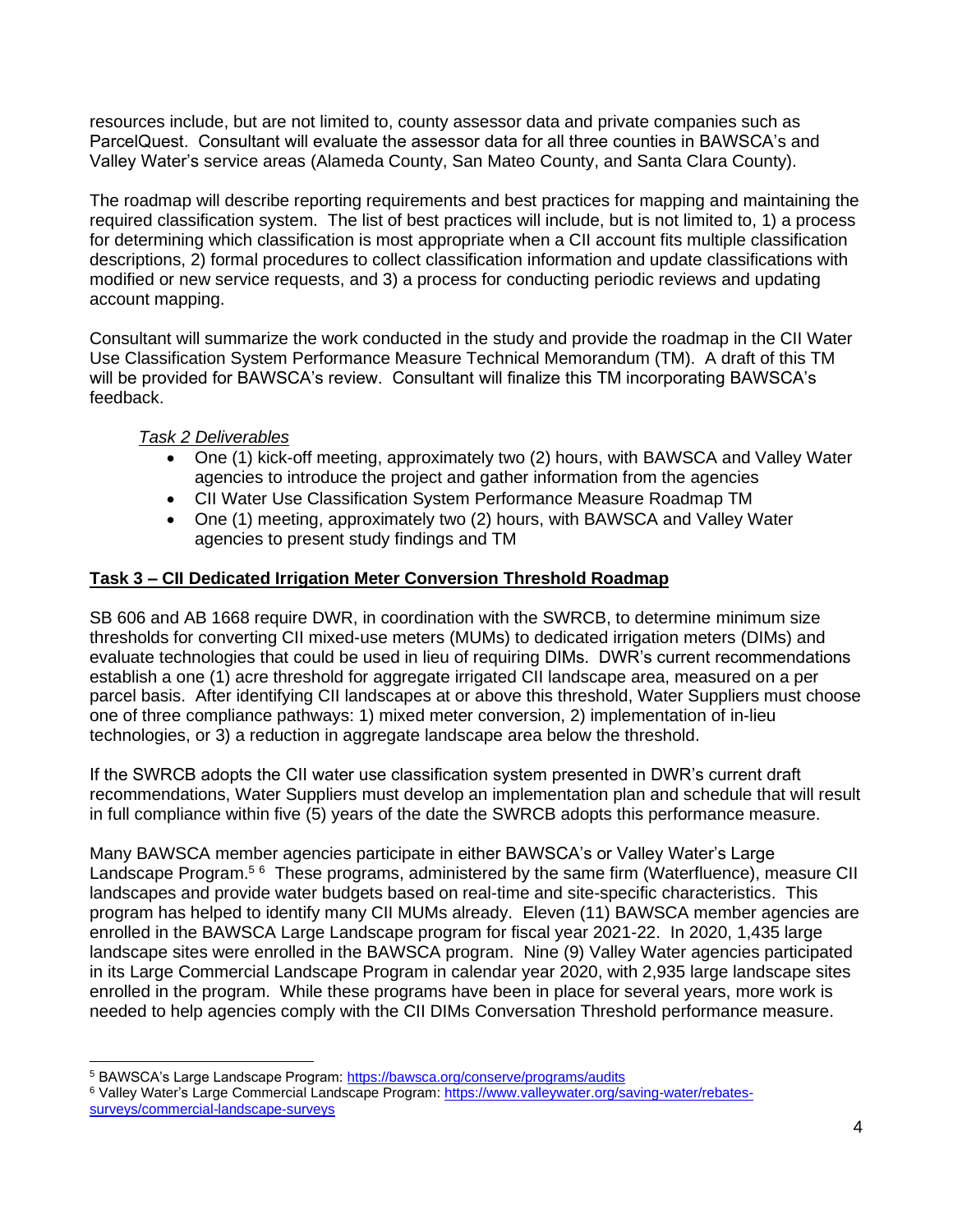This Project will not change or influence either BAWSCA's or Valley Water's existing Large Landscape Programs.

Consultant will conduct a study and develop a roadmap for BAWSCA and Valley Water agencies to comply with the CII DIM Conversation Threshold performance measure. The study will identify and evaluate a list of resources available to assist with identifying CII landscapes that meet the established threshold and determining whether those landscapes are served by a MUM.

The roadmap will describe reporting requirements for the CII DIM Conversation Threshold performance measure and provide best practices for: 1) identifying CII landscapes that meet this requirement, and 2) determining which compliance pathway is most technically and financially feasible.

Consultant will summarize the work conducted in the study and provide the roadmap in the CII DIM Conversation Threshold Performance Measure Roadmap TM. A draft of this TM will be provided for BAWSCA's review. Consultant will finalize this TM incorporating BAWSCA's feedback.

# *Task 3 Deliverables*

- One (1) kick-off meeting, approximately two (2) hours, with BAWSCA and Valley Water agencies to introduce the project and gather information from the agencies
- CII DIM Conversation Threshold Performance Measure Roadmap TM
- One (1) meeting, approximately two (2) hours, with BAWSCA and Valley Water agencies to present study findings and TM

# **Task 4 – CII Best Management Practices Roadmap**

SB 606 and AB 1668 require DWR, in coordination with the SWRCB, to develop CII best management practices (BMPs) for CII customers that exceed a recommended size, volume of water, or other threshold. BMPs may include, but are not limited to, water audits and water management plans. DWR's draft recommendations establish an implementation threshold for CII customers at 1) individual CII customers with water use volume in the top 2.5% of all CII water users, and 2) CII customers in classifications with water use volume in the top 20% of all CII water users. DWR's draft recommendations exclude CII customers where process water comprises 80% or more of their total water use. If the SWRCB adopts the CII BMPs presented in DWR's current draft recommendations, Water Suppliers will have up to two (2) years after the SWRCB adopts the CII Water Use Classification System performance measure to design and begin implementing a CII BMP program specific to their service area CII customers targeting the sectors (classifications) of CII customers and individual CII customers that exceed the threshold.

DWR hired Maddaus Water Management (Maddaus) to develop a technical memorandum (TM) with a list of CII BMPs, case studies, and results from a state-wide survey on existing agency level CII programs. An outline of the Maddaus report was provided to DWR in May 2021.<sup>7</sup> BAWSCA anticipates that this report will be the primary resource for identifying CII BMPs that meet DWRs draft recommendations.

The roadmap will describe reporting requirements and best practices for developing and implementing a CII BMP program. The list of best practices will include but is not limited to 1) a process for determining CII customers or classifications where process water comprises 80% or more of total

<sup>7</sup> Maddaus Water Management Outline for the Summary of Technical Best Management Practices for CII Water Use: <https://calwep.org/wp-content/uploads/2021/07/WUS-and-SMPM-CII-Meeting-Materials-5.24.21.pdf>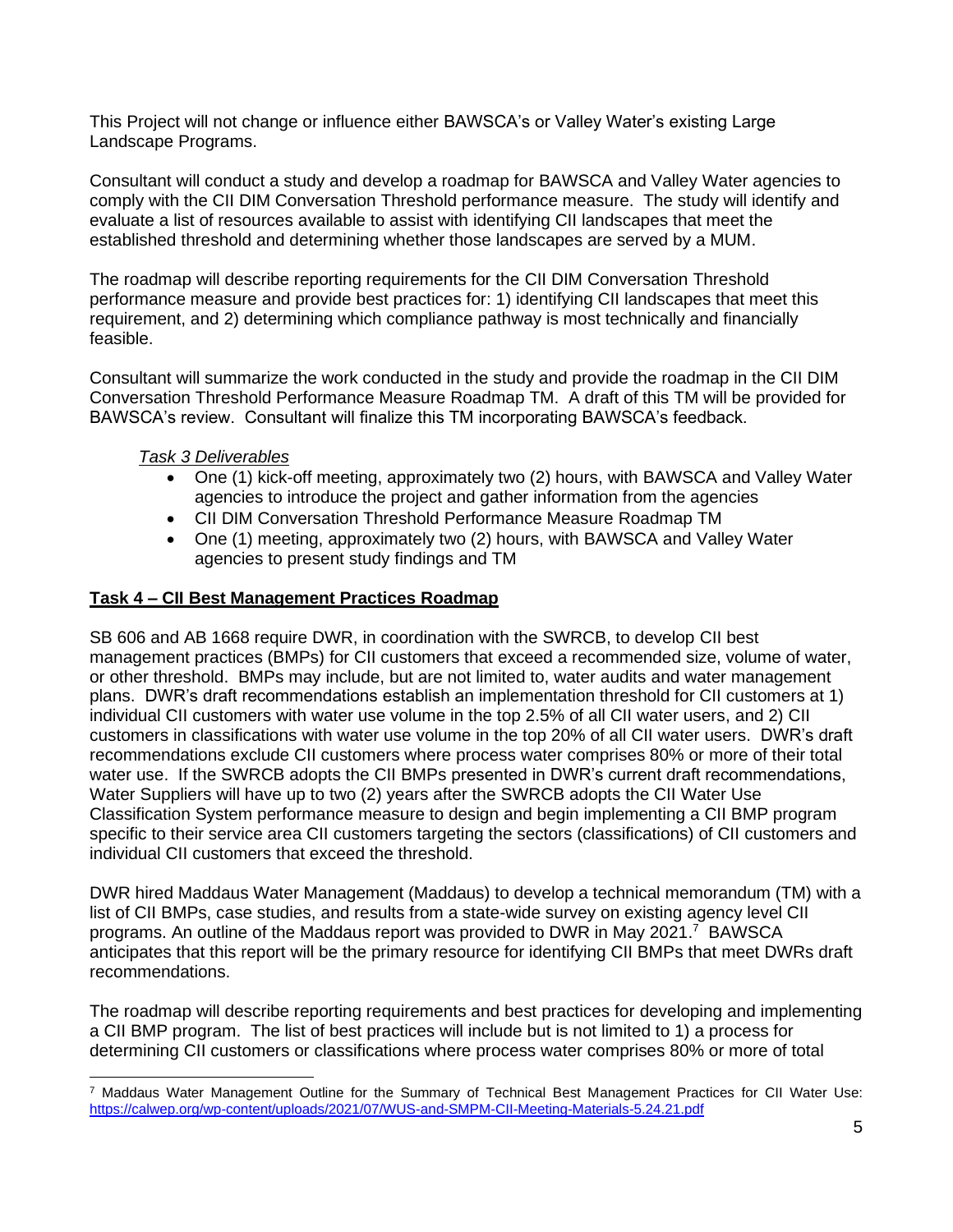water use, and are therefore categorically exempt from this performance measure, 2) a system for tracking implementation, success, and challenges of an Water Supplier's CII BMP program, and 3) coordinating with the corresponding land use authority(ies) to add a requirement for consulting Water Suppliers, where appropriate, for awareness of changes and potential reclassifications and updates of fixtures, appliances, and infrastructure.

Consultant will summarize the work conducted in the study and provide the roadmap in the CII BMP Performance Measure Roadmap TM. A draft of this TM will be provided for BAWSCA's review. Consultant will finalize this TM incorporating BAWSCA's feedback.

# *Task 4 Deliverables*

- One (1) kick-off meeting, approximately two (2) hours, with BAWSCA and Valley Water agencies to introduce the project and gather information from the agencies
- CII BMP Performance Measure Roadmap TM
- One (1) meeting, approximately two (2) hours, with BAWSCA and Valley Water agencies to present study findings and TM

# **Task 5 – Optional Work/Additional Meetings**

Consultant shall provide an estimated cost to present at additional meetings with the BAWSCA and Valley Water member agencies. That cost should be on a dollar per meeting basis and include the following assumptions: 1) two (2) hours pre-meeting preparation; 2) two (2) hours of meeting attendance; and 3) two (2) hours follow up to finalize meeting notes and potential phone call with BAWSCA staff.

Additional work may include a Subscription Program to provide customized support for individual BAWSCA and Valley Water agencies that elect to participate. Potential activities may include, but are not limited to, 1) calculating an agency's UWUO, comparing it to actual water use in the previous year, and support with reporting to the SWRCB, 2) agency-specific support for any of the CII performance measures, and 3) as needed support for agencies to understand, prepare for, comply with, and report on the long-term standards. To facilitate this optional work, Consultant will develop a single unit hourly billing rate for each key personnel it anticipates will provide technical or other support to agencies interested in participating in a Subscription Program.

BAWSCA does not know at this time how many agencies will participate in the Subscription Program or which services they will request. However, to provide context, in FY 2019-20, 22 out of 26 member agencies participated in one or more of BAWSCA's Subscription Programs. Additional information about agency participation in BAWSCA's Subscription Programs can be found in the Annual Water Conservation Report.<sup>8</sup>

# **Task 7 – Optional Work/Suggested Activities**

If the Proposer believes there is additional work not requested in this RFP that could prove of interest to BAWSCA, Valley Water, and their agencies, the Proposer is encouraged to provide that as an optional task for BAWSCA to consider. The cost associated with any such optional tasks must be included.

<sup>8</sup> BAWSCA Annual Water Conservation Report[: https://bawsca.org/uploads/userfiles/files/BAWSCA%20](https://bawsca.org/uploads/userfiles/files/BAWSCA%20Annual%20Conservation%20Programs%20Report%20FY2019-20_FINAL.pdf)  [Annual%20Conservation%20Programs%20Report%20FY2019-20\\_FINAL.pdf](https://bawsca.org/uploads/userfiles/files/BAWSCA%20Annual%20Conservation%20Programs%20Report%20FY2019-20_FINAL.pdf)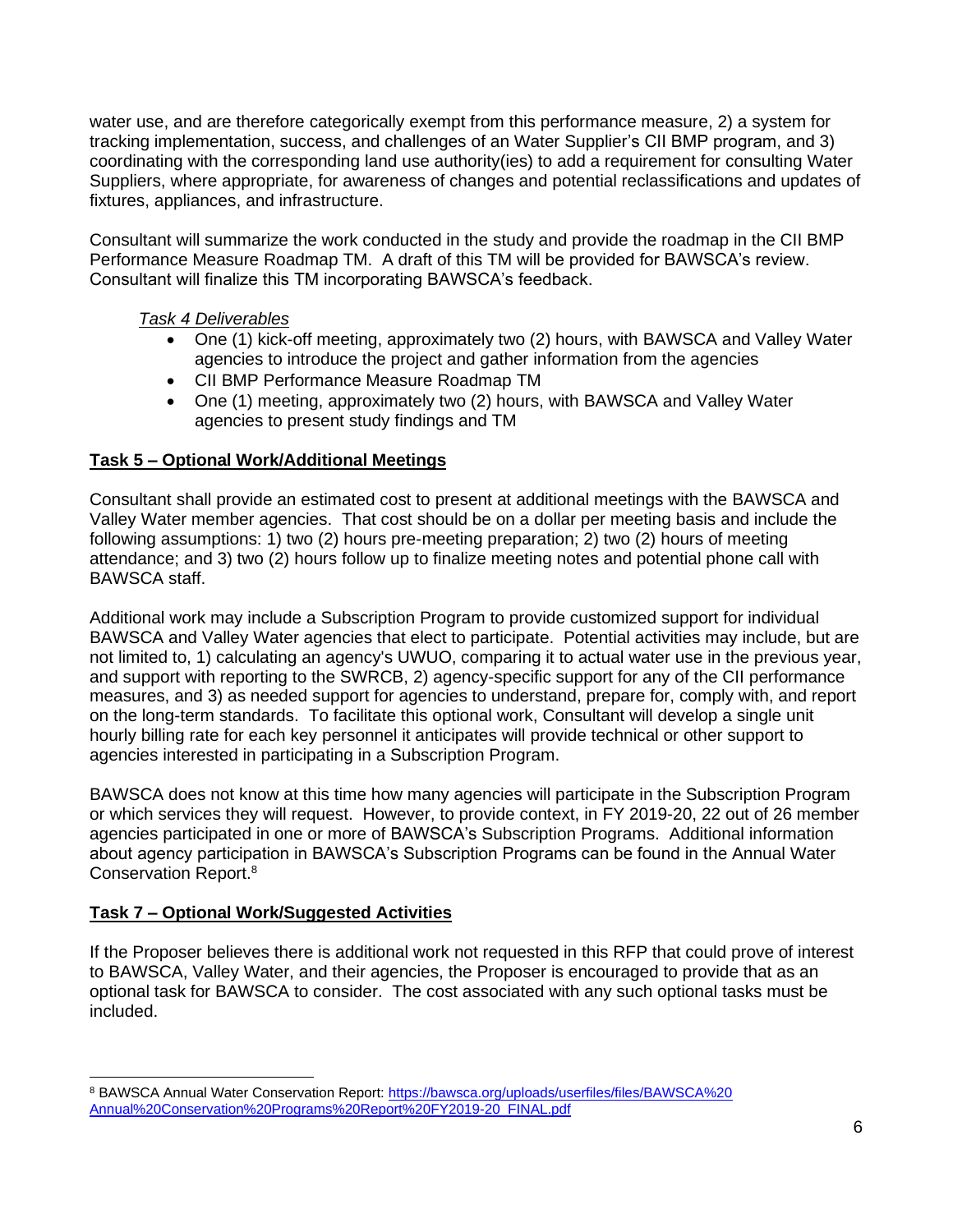# <span id="page-8-0"></span>**5. PROJECT SCHEDULE**

BAWSCA anticipates commencing work in August 2022. The Project must be completed by June 30, 2023. Proposals must include a detailed schedule demonstrating Consultant's proposed approach for completing each task. An estimated schedule is provided in Table A.

| <b>Date</b>         | <b>Milestone</b>                                              |
|---------------------|---------------------------------------------------------------|
| Aug 2022            | Work commences                                                |
| Aug 2022 - Jan 2023 | Conduct studies and develop roadmaps                          |
| Jan – Feb 2023      | Present study findings and roadmaps to BAWSCA member agencies |
| Feb – Jun 2023      | Continue as needed work                                       |

#### **Table A: Proposed Project Schedule**

Proposed dates are provided as guidance. BAWSCA requests that the Proposer include a recommended schedule in its response to this RFP. All dates are subject to change at the sole discretion of BAWSCA.

# <span id="page-8-1"></span>**6. PRE-PROPOSAL CONFERENCE**

BAWSCA is planning a pre-proposal conference via Zoom, during which potential Proposers may obtain a better understanding of the work required. Attendance at this meeting is not mandatory but is highly recommended. Proposers are encouraged to submit questions in writing prior to the conference. Questions will be considered at any time prior to or during the conference. After the conference, an abstract of the questions and answers, and a list of attendees, will be disseminated.

BAWSCA assumes no responsibility for any expense incurred by proposers prior to contract award. Proposers are cautioned that, notwithstanding any remarks or clarifications given at the conference, all terms and conditions of the solicitation remain unchanged unless they are changed by amendment to the solicitation. If the answers to conference questions, or any solicitation amendment, create ambiguities, it is the responsibility of the proposer to seek clarification prior to submitting a proposal.

The pre-proposal conference will be held:

Date: May 3, 2022 Time: 10AM PDT Location: Via Zoom

> Join Zoom Meeting <https://us02web.zoom.us/j/86397923524>

Meeting ID: 863 9792 3524 One tap mobile +16699009128,,86397923524# US (San Jose)

### <span id="page-8-2"></span>**7. REQUIRED PROPOSAL FORMAT**

The response to this RFP may be in a letter format. There is no page limitation, but proposers are encouraged to be succinct. Proposers should only include information that is essential to understand and evaluate proposals. Items not specifically and explicitly related to the RFP and proposal (brochures, marketing material, etc.) will not be considered in the evaluation and should not be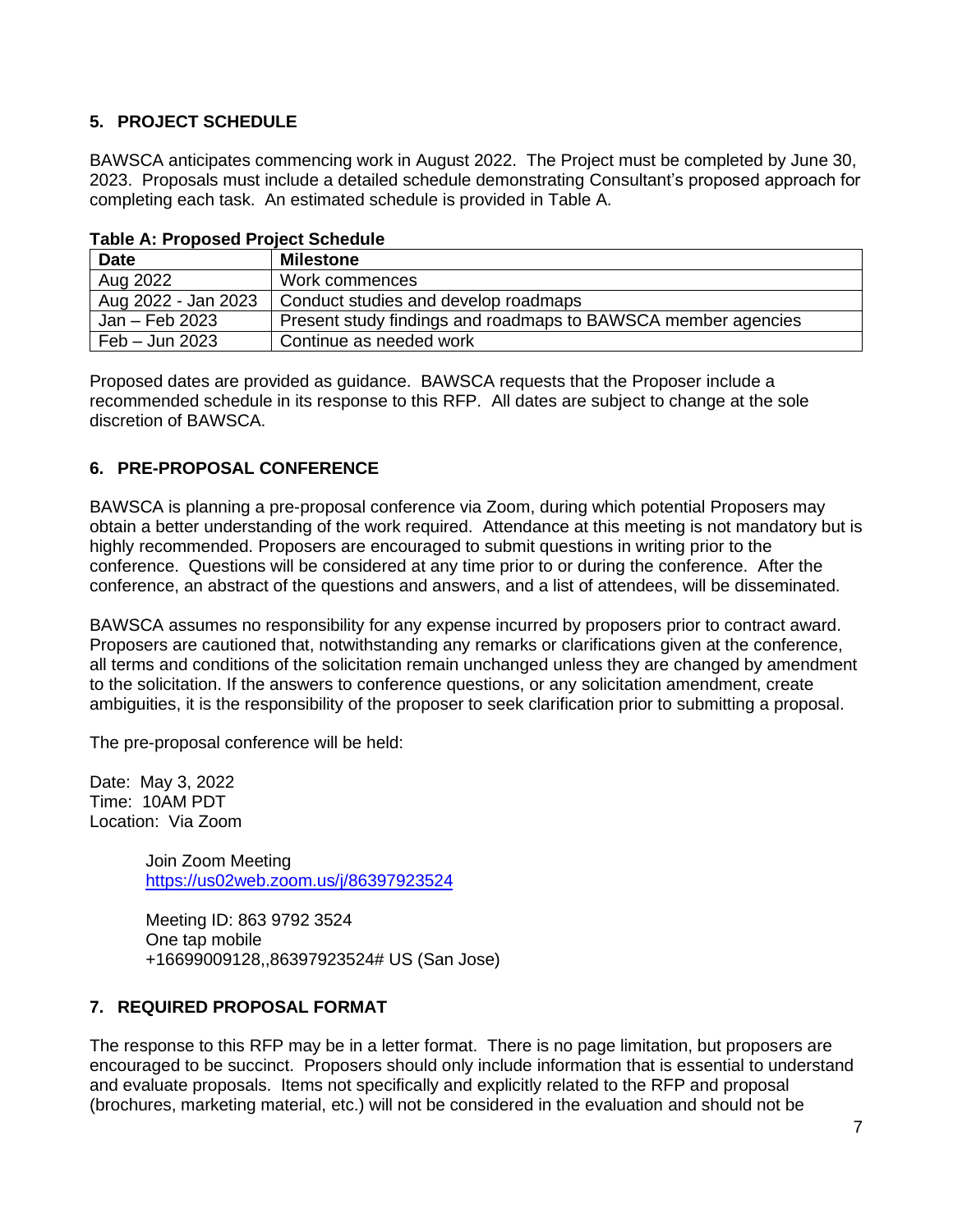submitted. Please submit all requested information, documents, insurance certificates, and applicable licenses with your proposal. Proposers must have a business license, proof of insurance, and key staff with substantial 1) understanding of the requirements under SB 606 and AB 1668 and 2) experience supporting agencies with various aspects of the legislation assigned to the Project and identified in their proposal.

Proposals shall include the following components, labeled and ordered exactly as listed below:

### A. Project Understanding

Proposals shall provide a brief description of the Consultant's understanding of the Project, including Consultant's perspective on the challenges and complexities associated with reporting and compliance with SB 606 and AB 1668.

### B. Company Background

Proposals shall identify the prime Consultant and any subcontractors proposed to be used. Proposals shall include a description of the company's organization, number of years in business, and relevant experience. Proposals shall provide names and biographies of key team members that will be committed to the Project. Proposals shall include a project organization chart 1) identifying the key staff who will be assigned to the Project and 2) illustrating the lines of authority and the individual responsible for the completion of each service component and deliverable.

### C. Qualifications

Proposals shall include descriptions of similar projects completed and/or experiences and/or qualifications related to this Project completed or undergoing within the last five years. Proposals shall include at least three (3) references for key personnel and the project team from projects completed within the past five years that were a similar size and scope to this Project, demonstrating the individual's substantial experience in supporting agencies with reporting and compliance with legislative requirements. For each reference, proposals shall include a contact name with current phone number and email address and a description of the services performed.

### D. Implementation Plan

Proposals shall describe in detail the methodology for completing the Project as described in Section 4 of this RFP. Proposals shall describe the roles and responsibilities of BAWSCA, the Consultant, Valley Water, and the BAWSCA and Valley Water member agencies during each phase of implementation. Proposal shall include a detailed schedule for completion of all tasks.

### E. Budget

Proposals shall include an estimated budget for each task and subtask to complete the scope of work. The budget should include the hourly labor rate for all key personnel that will be involved with the Project and their anticipated hours per subtask. Proposals shall list any anticipated reimbursable expenses other than labor. Proposals shall list any optional services as separate budget items. Funding for the Project is contingent on approval of the FY 2022-23 workplan and budget by the BAWSCA Board of Directors.

### F. Exceptions to RFP & Standard Agreement

In accordance with Section 16 of this RFP, proposals shall provide a statement that Proposer is prepared to sign the standard Agreement without alterations or exceptions or whether it is requesting modifications to the standard Agreement and/or any requirements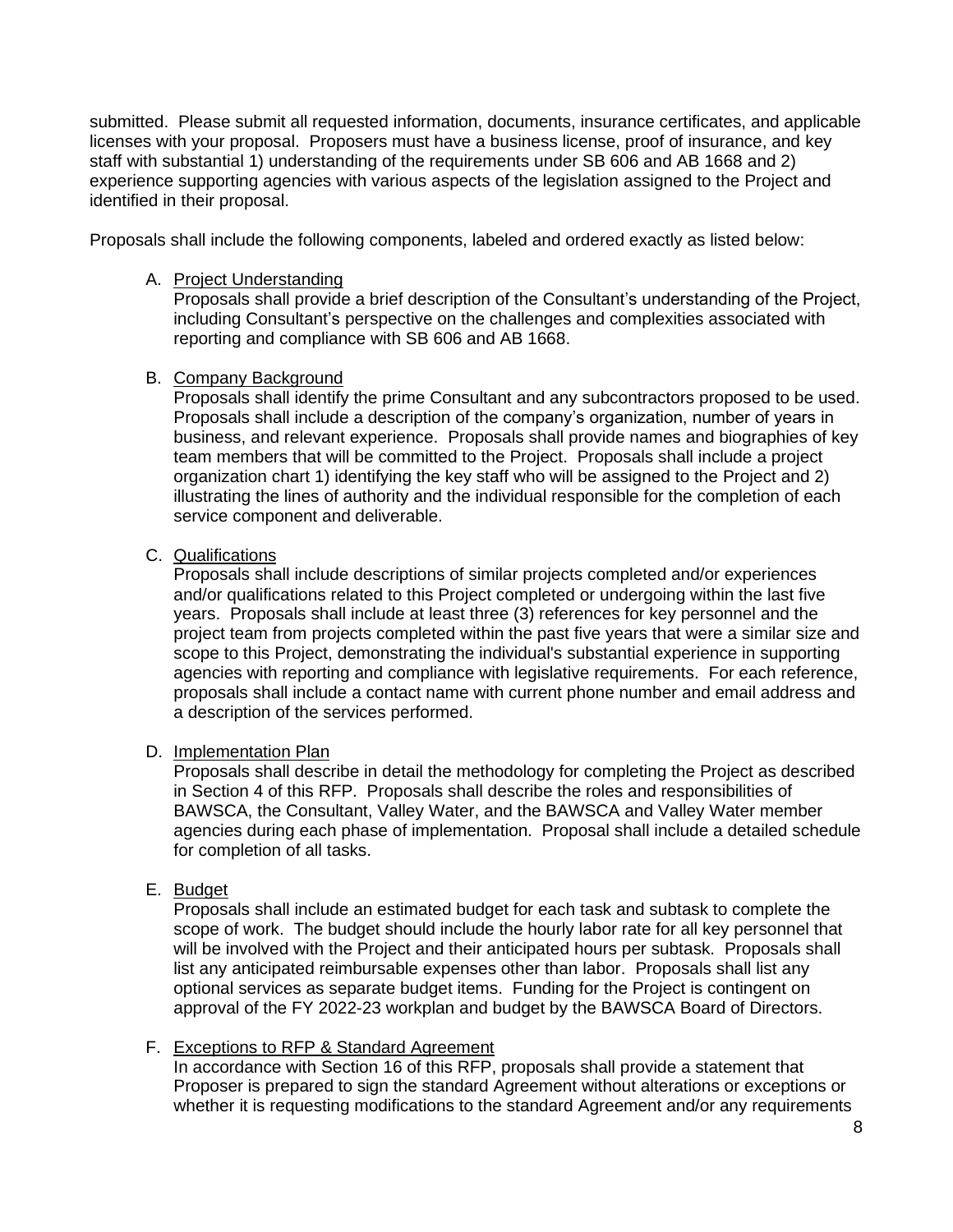of this RFP. A copy of the BAWSCA standard Agreement is attached as Exhibit A. Any exception taken to the RFP requirements or standard Agreement must be clearly identified and described in the proposal. Failure to specify any exceptions or objection to the requirements, and terms and conditions of this RFP will constitute acceptance of BAWSCA's requirements.

G. Levine Act Statement

California Government Code Section 84308, commonly referred to as the "Levine Act," prohibits any BAWSCA Board Member from participating in any action related to a contract if he or she receives any political contributions totaling more than \$250 within the previous twelve months, and for three months following the date a final decision concerning the contract has been made, from the person or company awarded the contract. The Levine Act also requires a member of the BAWSCA Board who has received such a contribution to disclose the contribution on the record of the proceeding. Proposers must complete Exhibit B, California Levine Act Statement, and submit it with their proposal.

# <span id="page-10-0"></span>**8. PROPOSAL INSTRUCTIONS AND SUBMITTAL INFORMATION**

Questions regarding the required services, the contents of the proposal, the selection procedures, or any other requirements in this RFP should be submitted in writing no later than May 2, 2022 by 5:00 pm, Pacific Daylight Time. Questions should be directed to Danielle McPherson, Senior Water Resources Specialist, by e-mail at [dmcpherson@bawsca.org.](mailto:dmcpherson@bawsca.org) BAWSCA's reply to questions and/or requests for clarification will be provided by May 6, 2022 to all firms that received the RFP package and will be posted to the BAWSCA website.

Electronic copy proposals must be received by BAWSCA via email by 5:00 pm, May 20, 2022. *Late proposals will be returned unopened.*

- 1. All proposals must be responsive to the instructions of this RFP. Proposals that do not meet all RFP requirements and instructions may be rejected at the sole discretion of BAWSCA.
- 2. Complete the detailed proposal as described in Section 7. The content of the proposals should be ordered and numbered as listed in Section 7.
- 3. Submit a searchable electronic copy of the proposal via e-mail to dmcpherson@bawsca.org by the proposal deadline of 5:00 pm on May 20, 2022.

Please send proposals to:

Bay Area Water Supply & Conservation Agency Attention: Danielle McPherson, Senior Water Resources Specialist [dmcpherson@bawsca.org](mailto:dmcpherson@bawsca.org)

To ensure all proposals are received, BAWSCA will respond to all Proposers with an email confirming receipt. If Proposers do not receive the confirmation email, please contact Danielle McPherson by phone at (650) 349-3000. File attachments cannot exceed 100 megabytes. Proposers should contact Danielle McPherson if files exceed this limit.

All proposals will become the property of BAWSCA. Refer to Section 14, Confidentiality.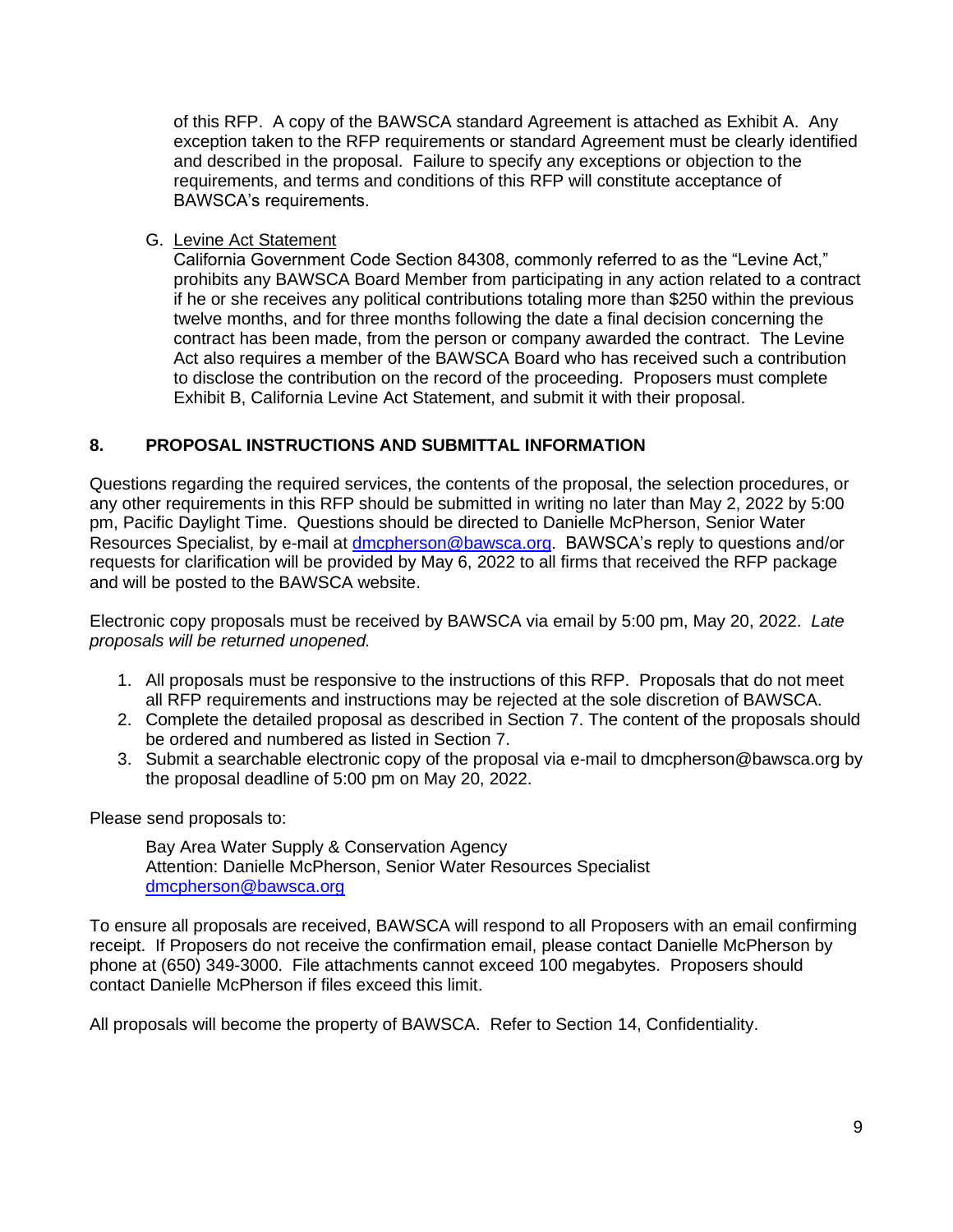# <span id="page-11-0"></span>**9. EX-PARTE COMMUNICATIONS**

Proposers and Proposers' representatives may not communicate with BAWSCA's Board Members except in writing and if the communication is made public. Proposers and Proposers' representatives must communicate in the manner set forth in this RFP. There shall be no communication with any officer, director, employee, or agent of BAWSCA, except as may be reasonably necessary to carry out the procedures specified in this RFP.

Nothing herein prohibits Proposers and their representatives from making oral statements or presentations in public to one or more representatives of BAWSCA during a public meeting.

# <span id="page-11-1"></span>**10. ADDENDA TO RFP**

BAWSCA reserves the right to amend this RFP at any time. Any amendments to or interpretations of the RFP shall be described in written addenda. Each prospective Proposer receiving the RFP package will be sent a notification of the posting of clarifications. All addenda issued shall become part of the RFP. If BAWSCA determines that the addenda may require significant changes in the preparation of proposals, the deadline for submitting the proposals may be postponed by the number of days that BAWSCA determines will allow Proposers sufficient time to revise their proposals. Any new due date shall be included in the addenda.

# <span id="page-11-2"></span>**11. WITHDRAWAL OF PROPOSAL**

Submission of a proposal constitutes a firm offer to BAWSCA for one hundred (100) days from the deadline for submitting proposals. A Proposer may withdraw its proposal before the date proposals are due by submitting a written request to BAWSCA. BAWSCA reserves the right to reject any and all proposals, the right to accept the proposal it considers most favorable to BAWSCA's interests, and the right to waive irregularities in the proposal or proposal process.

# <span id="page-11-3"></span>**12. EVALUATION OF PROPOSALS, INTERVIEWS, AND SELECTION PROCEDURE**

By submitting a Proposal, each Proposer agrees that BAWSCA may consider the Proposer's experience, facilities, delivery abilities, conduct and performance under other contracts, financial condition, reputation in the industry, and other factors which could affect the Proposer's performance under the Agreement. Only Proposers who have demonstrated the ability to meet the requirements of this RFP will be considered for selection. BAWSCA reserves the right to determine the highest qualified Proposer to provide the requested services.

BAWSCA reserves the right to conduct interviews and hold discussions with any individual or qualified firm, but also may award the contract without conducting interviews. If BAWSCA conducts interviews, it will do so only with those Proposers found to be within the "competitive range." BAWSCA requests that Proposers reserve May 27, 2022 for potential interviews.

BAWSCA may request additional information from any Proposer. BAWSCA may also request revised proposals or best and final offers.

Responses must be prepared and submitted in accordance with the directions specified in Sections 7 and 8. BAWSCA will review proposals and evaluate them based on their relative ranking in each area of the proposal, according to the criteria specified below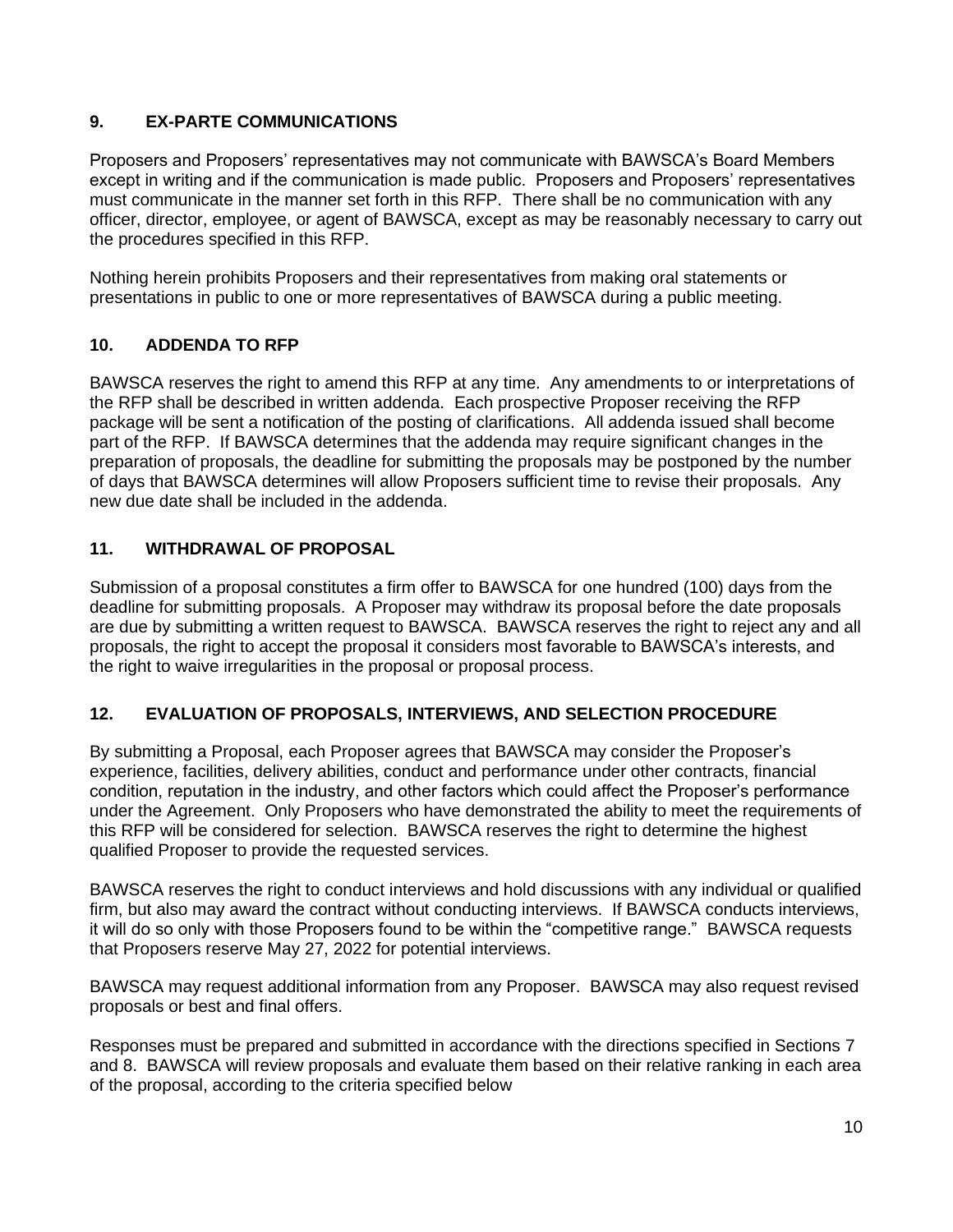The maximum possible total combined score for a proposal is 100 points. Proposals will be evaluated based on the following weighted criteria:

# *Qualifications and Experience of Firm and Key Personnel (25%)*

Proposals will be evaluated based on the qualifications of the firm and its key personnel as related to the specific tasks in Section 4 and overall understanding of the requirements of SB 606 and AB 1668. Particular consideration will be given to the qualifications of the Key Personnel that will specifically be assigned to perform the work on this Project. Proposers who have the experience and qualifications to implement similar projects will be rated higher than Proposers who do not have the relevant experience and qualifications. Refer to Section 7, subsections B and C.

# *Project Understanding, Approach and Scope of Work (25%)*

Proposals will be evaluated based on the Proposer's ability to complete the tasks described in Section 4 and on the overall clarity of the proposal written in the format described in Section 7. Proposals will be evaluated on the proposed approach for accomplishing each task and meeting the overall objective of this Project. Refer to Section 7, subsections A and D.

# *Ability to Meet Project Timeline (25%)*

Proposals will be evaluated based on the Proposer's demonstrated ability to complete all tasks related to the Project within the proposed timeline. Refer to Section 7, subsection D.

# *Cost (25%)*

Proposals will be evaluated based on the Proposer's overall value provided within the proposed budget. Refer to Section 7, subsection D and E.

<span id="page-12-0"></span>All proposed costs shall be inclusive of all labor, materials, insurance, overhead, profit, subcontractor costs, warranty, training, taxes, and all other costs to implement the Project (except for optional services). Refer to Section 7, subsections A, D, and E.

# **13. BAWSCA RIGHTS**

This RFP does not commit BAWSCA to award an Agreement(s), to pay any costs incurred in the preparation of the proposal for this request, or to procure or contract for services. BAWSCA reserves the right to modify or cancel in whole or in part this RFP, to reject any and all proposals, to accept the proposal it considers most favorable to BAWSCA's interest in its sole discretion, and to waive irregularities or informalities in any proposal or in the proposal procedures. BAWSCA further reserves the right to reject all proposals and seek new proposals when BAWSCA considers such procedure to be in its best interest.

If there is any evidence indicating that two or more Proposers are in collusion to restrict competition or are otherwise engaged in anti-competitive practices, the proposals of all such Proposers shall be rejected, and such evidence may be a cause for disqualification of the participants in any future solicitations undertaken by BAWSCA.

# <span id="page-12-1"></span>**14. CONFIDENTIALITY**

The California Public Records Act (Cal. Govt. Code § 6250 et seq.) mandates public access to government records. Therefore, unless the information is exempt from disclosure by law, the content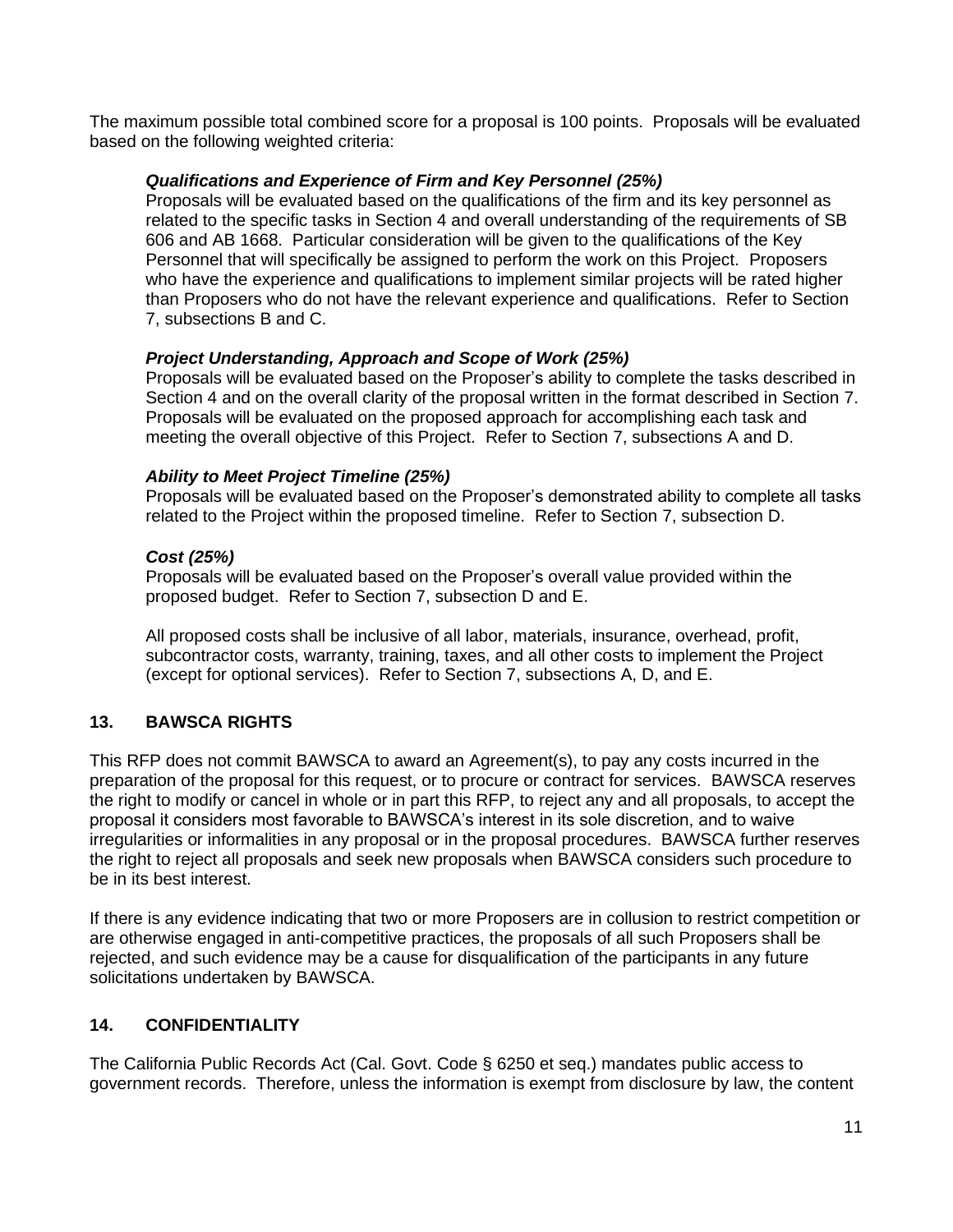of any request for explanation, exception or substitution, response to these specifications, protest or any other written communication between BAWSCA and the Proposer shall be available to the public.

If the Proposer believes any communication contains trade secrets or other proprietary information that the Proposer believes would cause substantial injury to the Proposer's competitive position if disclosed, the Proposer shall request that BAWSCA withhold from disclosure the proprietary information by marking each page containing such proprietary information as confidential. Proposer may not designate its entire proposal as confidential.

If the Proposer requests that BAWSCA withhold from disclosure information identified as confidential, and BAWSCA complies with the Proposer's request, the Proposer shall assume all responsibility for any challenges resulting from the non-disclosure, indemnify and hold harmless BAWSCA from and against all damages (including but not limited to attorneys' fees that may be awarded to the party requesting the Proposer information), and pay any and all costs and expenses related to the withholding of the Proposer information. The Proposer shall not make a claim, sue or maintain any legal action against BAWSCA or its directors, officers, employees or agents in connection with the withholding from disclosure of Proposer information.

If the Proposer does not request that BAWSCA withhold from disclosure information identified as confidential, BAWSCA shall have no obligation to withhold the information from disclosure and may release the information sought without liability to BAWSCA.

# <span id="page-13-0"></span>**15. WAIVER**

By submitting a proposal, the Proposer represents and warrants that it has sufficiently informed itself in all matters affecting the performance of the work requested in this Request for Proposals; that Proposer has checked its proposal for errors and omissions; that the rates stated in its proposal are correct and as intended by it and are a complete and correct statement of its rates for performing the work requested in this Request for Proposals.

The Proposer waives any claim against BAWSCA for costs incurred in preparing a proposal and responding to this RFP.

# <span id="page-13-1"></span>**16. FORM OF AGREEMENT**

The Consultant selected by BAWSCA to perform the services as set forth in this RFP will be required to execute an Agreement with BAWSCA. A sample of BAWSCA's standard Agreement is attached as Exhibit A so that potential Proposers have an opportunity to review the terms and conditions of the Agreement. If a Proposer desires any modifications to the terms of Agreement or this Request for Proposals, those requested modifications must be submitted for consideration with the proposal. Otherwise, the Proposer will be deemed to have accepted all the terms and conditions included in the form of Agreement and this Request for Proposals.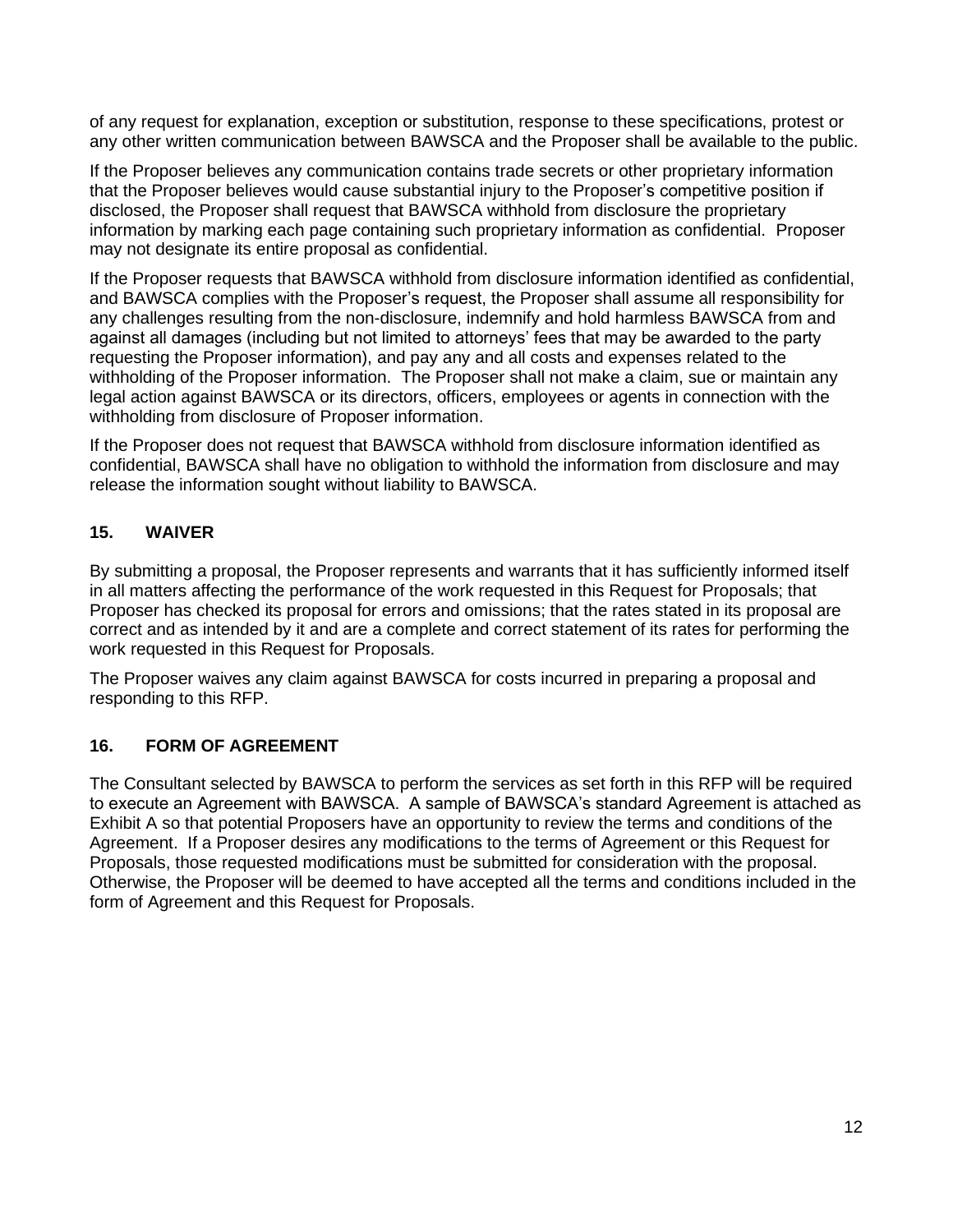### **Exhibit A:** BAWSCA Standard Agreement

<span id="page-14-0"></span>**THIS AGREEMENT** is made as of this \_\_\_\_\_ day of \_\_\_ 2022, by and between the **Bay Area Water Supply & Conservation Agency** ("Agency") and ("Consultant").

**WHEREAS**, Agency desires to obtain professional services to develop resources and support Agency and Santa Clara Valley Water District (Valley Water) agencies with reporting and compliance related to requirements under Senate Bill (SB) 606 and Assembly Bill (AB) 1668 and has issued a Request for Proposals, dated all 2022, a copy of which is attached and incorporated as Exhibit A, and

**WHEREAS**, Consultant desires to perform such services and has represented that it is experienced and qualified to perform such services. It has submitted a written proposal, dated \_\_\_\_\_\_\_\_\_\_, 2022, a copy of which is attached and incorporated as Exhibit B.

NOW, THEREFORE, THE PARTIES AGREE AS FOLLOWS:

#### **1. SCOPE OF SERVICES**

Consultant will provide Agency the services set forth in Exhibit A, as supplemented by Exhibit B, in accordance with the terms and conditions of this Agreement. Agency may also engage Consultant for additional work as set forth in Section 3 below. In the event of any inconsistency between Exhibit A and Exhibit B, Exhibit A shall control.

#### **2. SCHEDULE AND TERM**

Consultant will commence work upon Agency's issuance of a Notice to Proceed and, unless the Agreement is terminated sooner pursuant to Section 19, will complete all services in accordance with the Schedule included in Section 5, Project Schedule, Table A of Exhibit A, which dates are subject to change at the sole discretion of BAWSCA. In no event will the Project be completed any later than June 30, 2023.

### **3. COMPENSATION**

The Consultant agrees to perform all of the services included in Section 1 for the total all-inclusive not-to-exceed amount of \$\_\_\_\_\_\_\_\_\_\_ in accordance with Exhibits A and B. The total all-inclusive sum includes all labor, materials, taxes, profit, overhead, insurance, subcontractor costs and all other costs and expenses incurred by the Consultant.

The not-to-exceed amount is not guaranteed; compensation will be based on services actually rendered and expenses actually incurred. Agency will pay Consultant at the rates set forth in Exhibit B and will reimburse Consultant for out-of-pocket expenses reasonably and necessarily incurred in performing the work.

The Agency's CEO/General Manager may from time to time request Consultant to perform additional tasks outside the scope of work described in Section 1, and not subject to the not-to-exceed amount described above. At Agency's request, Consultant will provide a proposal for such additional task(s). If engaged, such task(s) will be on a work directive basis and will include a separate not-to-exceed budget for each specific task.

### **4. MANNER OF PAYMENT**

Consultant will submit detailed monthly invoices at the end of each month describing the work performed in the previous month, the personnel performing the work, and their applicable hourly rates of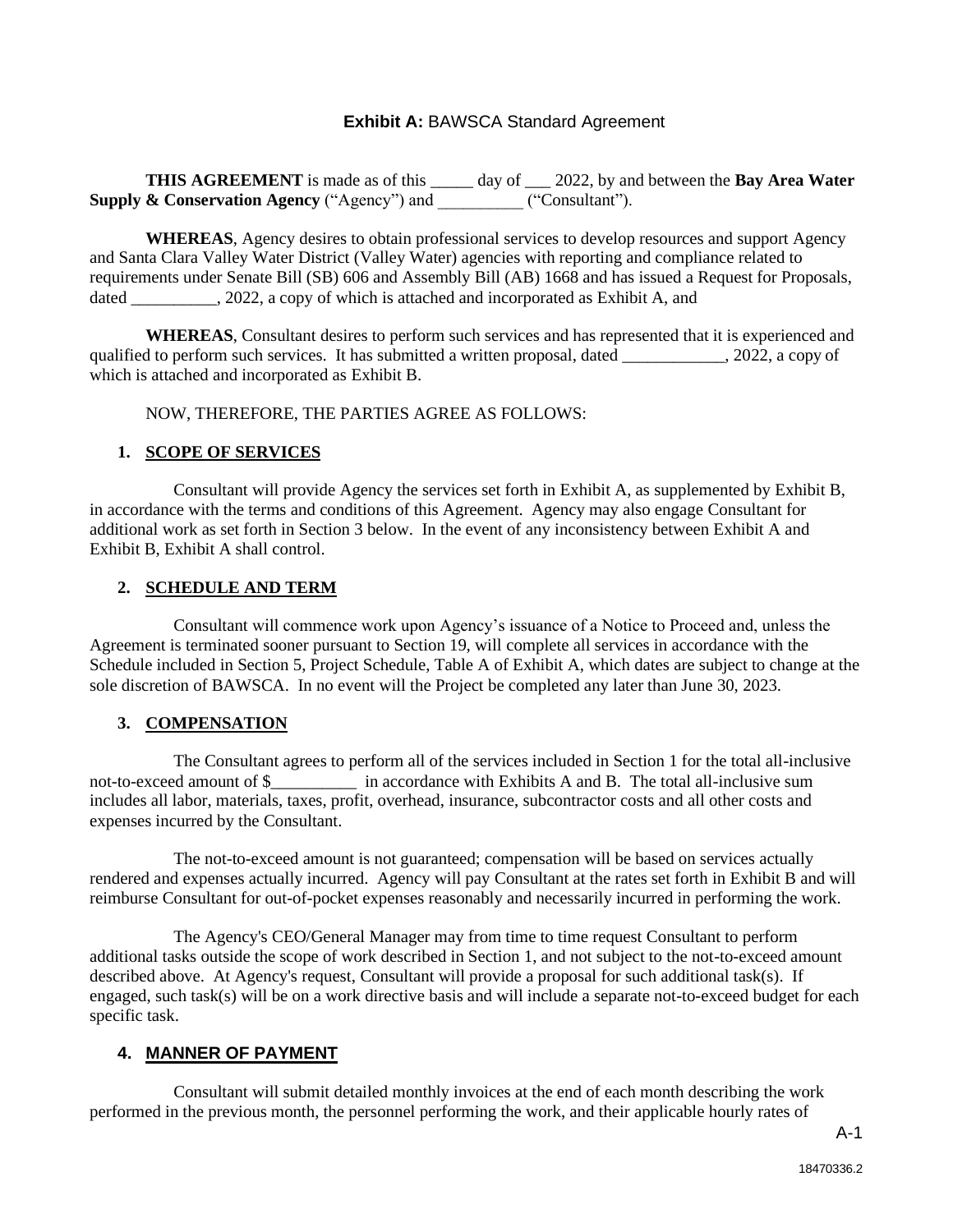compensation, which shall be consistent with Exhibit B. Invoices will also include total expenditures to date and the remaining balance on the budgeted or not-to-exceed amount Invoices will be prepared in a format acceptable to Agency.

Agency will pay for work satisfactorily performed within thirty (30) days after receipt of an invoice meeting the requirements of this section. Should Agency dispute the accuracy of any invoice, or deem Consultant's work unsatisfactory, Agency will notify Consultant within 30 days of receipt of such an invoice. Agency will only pay the undisputed portion of any invoice. Resolution of a dispute over an invoice will be pursuant to Section 20.

# **5. CHANGES**

Agency may from time to time make changes to the scope of work by written notice to Consultant. If such changes increase, or decrease, the Consultant's cost of performing the work, or the time required for its completion, an equitable adjustment as mutually agreed will be made to the limit on compensation contained in Section 3, or the Schedule referred to in Section 2, or both. In the event that the Consultant encounters any unanticipated conditions or contingencies that may affect the scope of work or services, schedule, or the amount of compensation specified herein, the Consultant will notify the Agency immediately of such condition or contingency. The Consultant will explain the circumstances giving rise to the unforeseen condition or contingency and will suggest the proposed adjustment in schedule or compensation. Consultant will notify the Agency prior to the time that the Consultant performs work or services related to any proposed adjustment. Any agreed-upon changes will be memorialized in a written amendment to the Agreement.

### **6. CONSULTANT'S STATUS**

Consultant is an independent contractor and not a partner or agent of, nor a joint venturer with, Agency. Neither Consultant nor any of Consultant's officers or employees are employees of Agency for any purpose. Consultant will determine the means and methods by which the work is performed; Agency may, however, monitor Consultant's performance.

# **7. ASSIGNMENT**

Consultant may not assign any of its rights nor transfer any of its obligations under this Agreement without the prior written consent of Agency.

### **8. SUBCONTRACTORS**

Consultant may not subcontract any work to be performed under this Agreement without the prior written consent of Agency, except for minor administrative services.

The following subcontractor(s) is(are) approved by Agency for the following task(s):

### *[TBD]*

Consultant will be solely responsible for reimbursing any subcontractors and Agency will have no obligations to them.

### **9. KEY PERSONNEL**

A material consideration in Agency's selection of Consultant is the experience and qualifications of the following persons.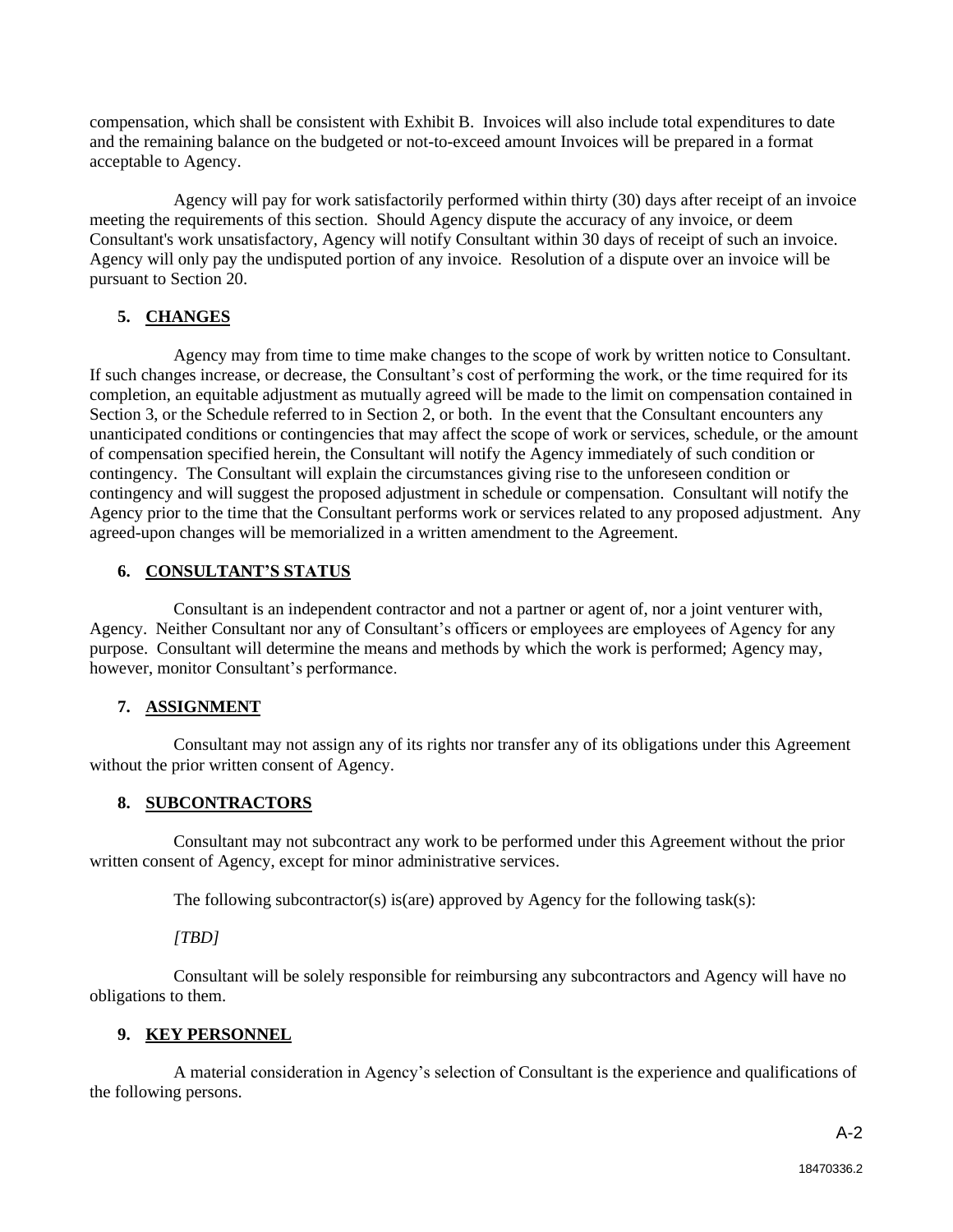#### *[TBD]*

The Consultant agrees that these personnel will devote their personal attention to the work, as further described in Exhibits A and B. Consultant may substitute Key Personnel only with written approval of the Agency, which approval will not be unreasonably withheld. A request for substitution must demonstrate the replacement person's similar qualifications and experience for a position.

#### **10. STANDARD OF CARE**

Consultant will exercise the same degree of care, skill and diligence in the performance of the work as would be exercised by a reasonable professional performing similar work in the San Francisco Bay Area under similar circumstances. Consultant will re-perform, at no cost to Agency, services which fail to meet this standard. In the performance of its work, the Consultant represents that it (1) carries all applicable licenses, certificates, and registrations in current and good standing that may be required to perform the work; and (2) will retain all such licenses, certificates, and registrations in active status throughout the duration of this engagement.

#### **11. OWNERSHIP OF WORK**

All reports, designs, drawings, plans, specifications, schedules, and other materials prepared, or in the process of being prepared for the services to be performed by Consultant, will be and are the property of the Agency. The Agency will be entitled to copies and access to these materials during the progress of the work. Any such materials remaining in the hands of the Consultant or in the hands of any subcontractor upon completion or termination of the work will be immediately delivered to the Agency. If any materials are lost, damaged, or destroyed before final delivery to the Agency, the Consultant will replace them at its own expense and the Consultant assumes all risks of loss, damage, or destruction of or to such materials. The Consultant may retain a copy of all material produced under this Agreement for its use in its general business activities.

Any and all rights, title, and interest (including without limitation copyright and any other intellectual-property or proprietary right) to materials prepared under this Agreement are hereby assigned to the Agency. The Consultant agrees to execute any additional documents that may be necessary to evidence such assignment.

The Consultant represents and warrants that all materials prepared under this Agreement are original or developed from materials in the public domain (or both) and that all materials prepared under and services provided under this Agreement do not infringe or violate any copyright, trademark, patent, trade secret, or other intellectual-property or proprietary right of any third party.

#### **12. CONFIDENTIALITY**

Consultant will hold in confidence any Agency materials to which the Consultant has access, or materials prepared by the Consultant during the course of this Agreement ("Confidential Information"). Consultant will exercise all reasonable precautions to prevent the disclosure of Confidential Information to anyone except the officers, employees, and agents of the Consultant as necessary to perform services under this Agreement. Consultant, its employees, subcontractors, and agents, may not release any Confidential Information, and any reports or other materials prepared by it under this Agreement, whether deemed confidential or not, without the prior written approval of Agency.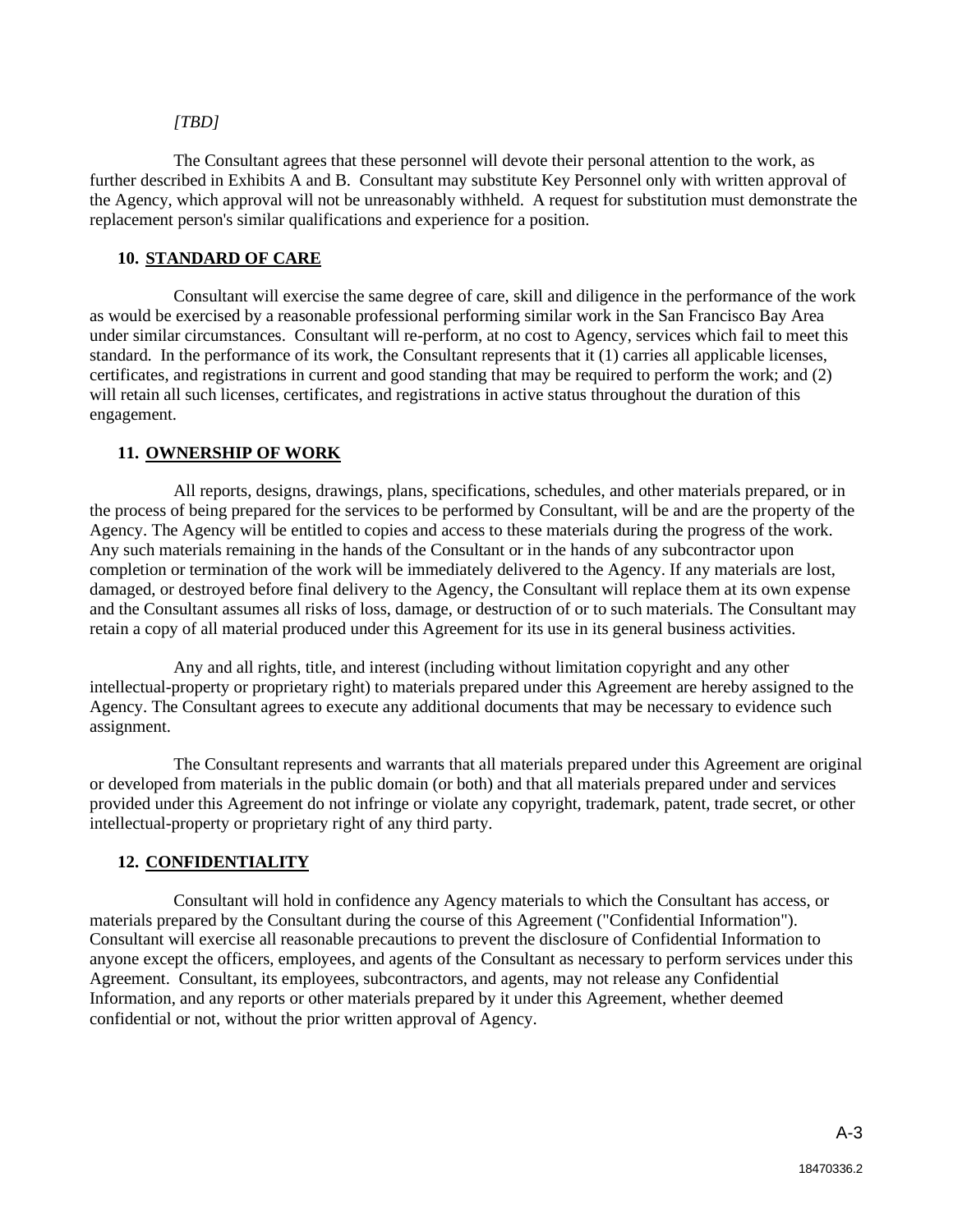#### **13. INDEMNIFICATION**

Consultant will defend, indemnify and hold harmless the Agency, its directors, officers, employees and agents from and against any and all suits, claims or actions arising out of (i) any injury to persons or damage to property that may occur, or that may be alleged to have occurred, arising from the performance of this Agreement by the Consultant and caused by the willful misconduct, negligent act or omission by Consultant, its employees, subcontractors or agents, or (ii) any allegation that materials or services provided by the Consultant under this Agreement infringe or violate any copyright, trademark, patent, trade secret, or any other intellectualproperty or proprietary right of any third party.

The Consultant further agrees to defend any and all such suits, claims or actions, and pay all reasonable charges of attorneys and all other costs and expenses of defenses as they are incurred. If any judgment is rendered against the Agency or any of the other individuals enumerated above in any such action, the Consultant will, at its expense, satisfy and discharge the same. This indemnification will survive the expiration or earlier termination of this Agreement.

#### **14. INSURANCE**

A. Types of Insurance

(1) Workers' Compensation Insurance. If Consultant employs any person to perform work under this Agreement, Consultant will procure and maintain:

California, and

(a) Workers' Compensation Insurance meeting the requirements of the State of

(b) Employer's Liability Insurance with a policy limit of at least One Million Dollars (\$1,000,000) per accident or illness.

The policy will contain a waiver of subrogation in favor of Agency and its directors, officers, employees and agents, while acting in such capacity, and their successors and assignees, as they now or as they may hereafter be constituted, singly, jointly, or severally.

(2) Commercial General Liability Insurance. Consultant will procure and maintain Commercial General Liability insurance providing bodily injury and property damage coverage with a combined single limit of at least One Million Dollars (\$1,000,000) per occurrence or claim and a general aggregate limit of at least Two Million Dollars (\$2,000,000). This insurance will include, but not be limited to, premises and operations, contractual liability covering the indemnity provisions contained in this Agreement, personal injury, products and completed operations, and broad form property damage, and include a Cross Liability endorsement. Said Policy will protect the Consultant and the Agency in the same manner as though a separate policy had been issued to each, but nothing in said policy will operate to increase the insurance company's liability as set forth in its policy beyond the amount or amounts shown or to which the insurance company would have been liable if only one interest had been named as an insured.

(3) Comprehensive Automobile Liability Insurance. Consultant will procure and maintain Automobile Liability insurance on vehicles used in connection with its business in an amount not less than One Million Dollars (\$1,000,000) combined single limit per occurrence or claim. This insurance will provide contractual liability covering all motor vehicles and mobile equipment to the extent coverage may be excluded from general liability insurance.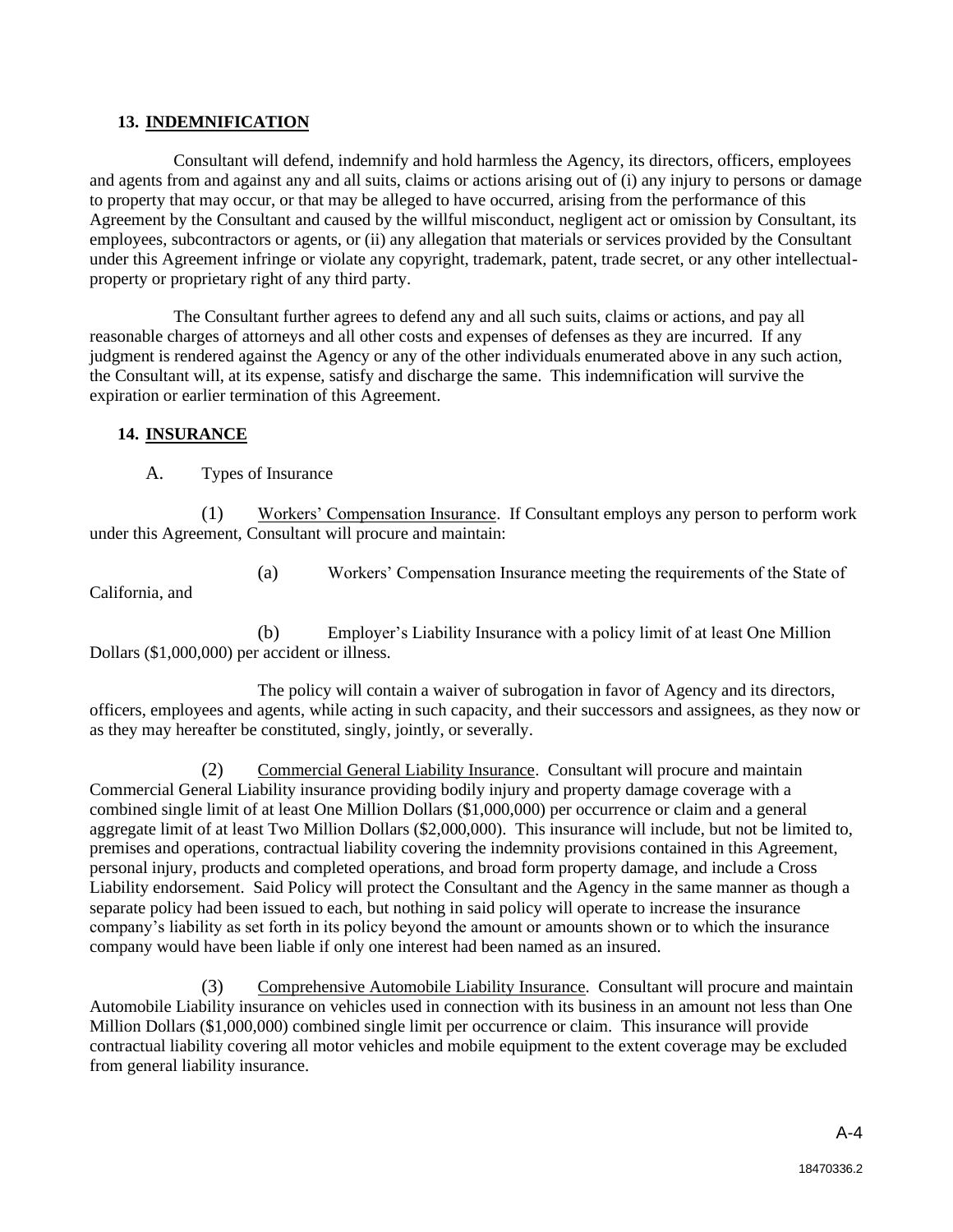(4) Professional Liability Insurance. Consultant will maintain Professional Liability insurance covering Consultant's performance of this Agreement in an amount not less than One Million Dollars (\$1,000,000) per occurrence or claim.

### B. **Other Requirements**

(1) Insurers. All insurance policies must be issued by a California admitted carrier. Insurance policies issued by surplus lines carriers are not acceptable absent the express written approval of Agency and the carrier is listed on the California DOI LASLI list. Policies must be issued by insurers must have a Best Financial Strength Rating of A- or better, and be in the Best Financial Size Category of VII or larger.

#### (2) Endorsements

(a) The company(ies) issuing all such policies will agree to give Agency thirty (30) days advance written notice of non-renewal or cancellation.

(b) The Commercial General Liability and Automobile Liability policies (but not the Professional Liability policy) will include Agency, its directors, officers and employees as additional insureds.

(c) The Commercial General Liability and Automobile Liability policies will be primary to and not contributing with any insurance maintained by Agency.

(d) The inclusion of more than one insured on the Commercial General Liability and Automobile Liability policies will not affect the rights of such insureds as against one another; such policies will protect Consultant and Agency as though a separate policy had been issued to each, but inclusion of more than one insured will not increase the limits of the insurer's liability.

(3) Evidence of Insurance. Before commencing work, Consultant will provide Agency with a certificate or certificates of insurance evidencing the existence of the required insurance policies. Agency may request a duplicate original of such policies and endorsements. The Consultant may not violate or permit to be violated any conditions or provisions of said policies of insurance, and at all times will satisfy the requirements of the insurer for the purpose of maintaining the required insurance in effect.

(4) Notice to Agency. If any claim is made by any third person against the Consultant on account of any incident connected to the Agreement, the Consultant will promptly report the fact in writing to the Agency, giving full details of the claim.

(5) Self-Insurance, Deductibles, and Retentions. Upon evidence of financial capacity satisfactory to the Agency, and Consultant's agreement to waive subrogation against the Agency respecting any and all claims that may arise, Consultant's obligation hereunder may be satisfied in whole or in part by adequately funded self-insurance. Consultant shall be responsible for payment of any deductible or retention on Consultant's policies without right of contribution from the Agency. Deductible and retention provisions shall not contain any restrictions as to how or by whom the deductible or retention is paid. Any deductible or retention provision limiting payment to the Named Insured is unacceptable. In the event that the policy of the Consultant or any subcontractor contains a deductible or self-insured retention, and in the event that the Agency seeks coverage under such policy as an additional insured, Consultant shall satisfy such deductible or selfinsured retention to the extent of loss covered by such policy for a lawsuit arising from or connected with any alleged act or omission of Consultant, subcontractor, or any of their officers, directors, employees, agents, or suppliers, even if Consultant or subcontractor is not a named defendant in the lawsuit.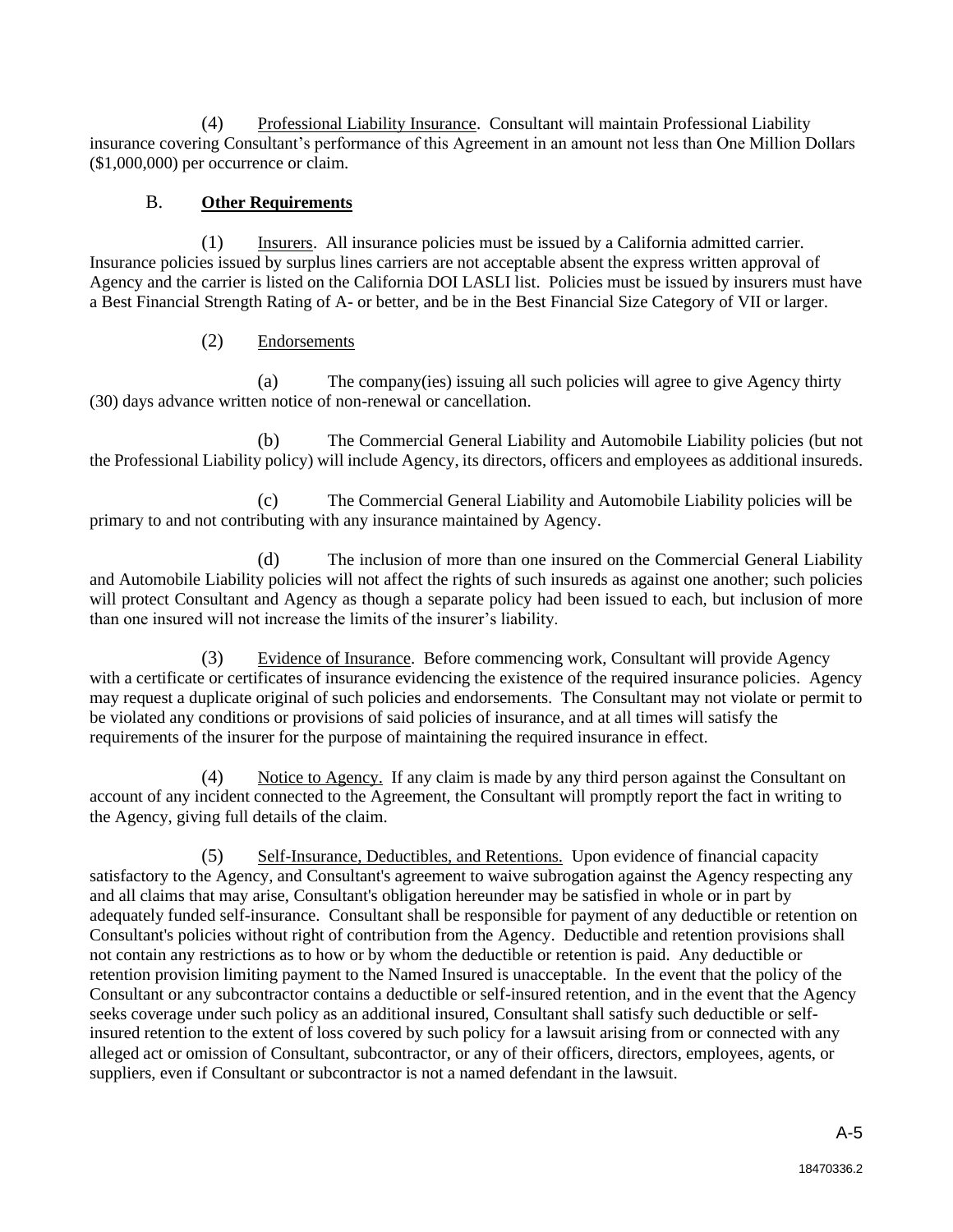(6) Subcontractors. Any person, firm, or corporation that the Consultant authorizes to work pursuant to this Agreement, including any subcontractor, is deemed to be the Consultant's agent and is subject to all applicable terms of this Agreement. Prior to the Consultant's start of the work, the Consultant agrees to require its subcontractors to procure and maintain, at the Consultant's (or its subcontractor's) sole cost and expense (and to prove to the Agency's reasonable satisfaction that it remains in effect throughout the performance of the work under this Agreement), the kinds of insurance described above. Such insurance must remain in effect throughout the term of this Agreement and will be at the sole cost and expense of the Consultant (or its subcontractors)..

#### **15. RECORDS**

Agency and its authorized representatives, including the California State Auditor, may inspect and make copies of Consultant's books, records and data relating to the Agreement at any reasonable time and may audit and verify invoices submitted by Consultant. Consultant will provide such assistance as may be reasonably required in the course of such inspection and audit.

Consultant will maintain its records relating to this Agreement, and make them available for inspection, for a period of three (3) years after Agency makes final its payment to Consultant.

#### **16. NONDISCRIMINATION**

In connection with the performance of this Agreement, the Consultant shall not discriminate against any employee or applicant for employment because of race, color, religion, citizenship, political activity or affiliation, national origin, ancestry, physical or mental disability, marital status, age, medical condition (as defined under California law), veteran status, sexual orientation, gender identity, gender expression, sex or gender (which includes pregnancy, childbirth, breastfeeding, or related medical conditions), taking or requesting statutorily protected leave, or any other characteristics protected under federal, state, or local laws. The Consultant shall take affirmative actions to ensure that applicants are employed, and that employees are treated during their employment, without regard to their race, religion, color, sex, disability, national origin, or any other characteristic protected under state, federal, or local laws. Such actions shall include, but not be limited to, the following: employment, upgrading, demotion or transfer, recruitment or recruitment advertising, layoff or termination, rates of pay or other forms of compensation; and selection for training, including apprenticeship. The Consultant further agrees to insert a similar provision in all subcontracts, except subcontracts for standard commercial supplies or raw materials.

### **17. COMPLIANCE WITH LAW**

In connection with the performance of this Agreement, Consultant will comply with all applicable federal and state laws, including regulations of federal and state agencies, and with applicable local ordinances.

#### **18. MODIFICATION**

This Agreement may be modified or amended only by a written document signed by both parties.

#### **19. TERMINATION**

Agency may terminate this Agreement at any time and for any reason, including for nonappropriation of funds, by written notice. Upon receiving notice of termination, Consultant will promptly deliver to Agency all materials prepared or obtained in performance of this Agreement and will not commit itself to any further expenditure of time or resources.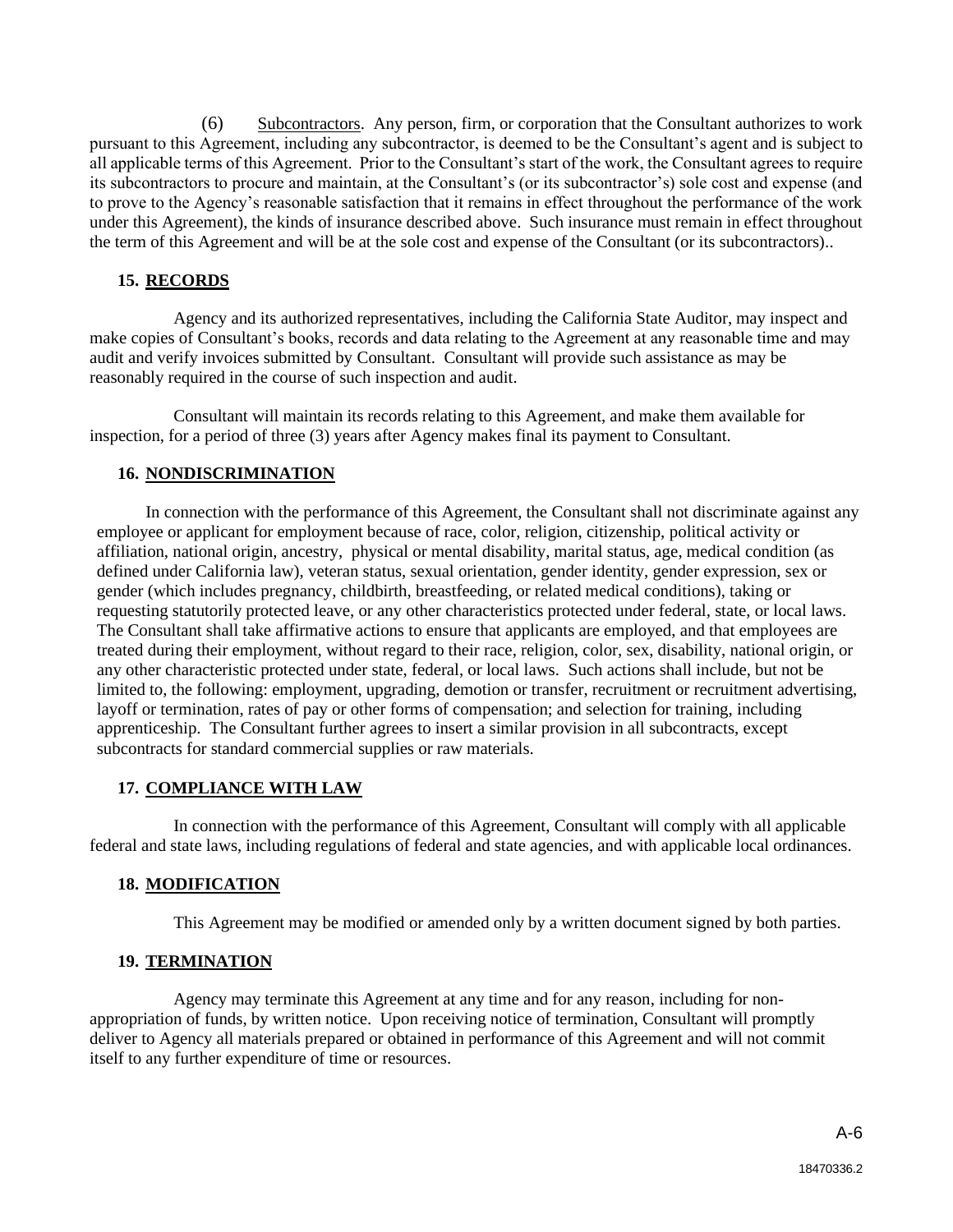If the Agreement is terminated for any reason other than a breach or default by Consultant, Agency will pay Consultant, in accordance with the provisions of Sections 3 and 4, all sums actually due and owing from Agency for all services performed and all expenses incurred up to the day written notice of termination is given, plus any costs reasonably and necessarily incurred by Consultant to effect such termination. If the Agreement is terminated for breach or default, Agency will pay Consultant for only those services performed and expenses incurred in full accordance with the terms of this Agreement, up to the effective date of termination. Whether terminated for breach or for convenience, the Agency will not in any manner be liable for the Consultant's actual or projected lost profits had the Consultant completed the services required by this Agreement.

#### **20. DISPUTE RESOLUTION**

In the event of any dispute, the parties will promptly meet and confer, first at a staff level and then elevated to a meeting of executives, in a good faith attempt to resolve the dispute. If a dispute cannot be resolved by the parties independently, they may agree to submit such dispute to non-binding mediation by a mutually agreed-upon neutral third party with offices in the San Francisco Bay Area. The cost of mediation will be shared equally. Unless otherwise directed by Agency, Consultant will continue performance under this Agreement while matters in dispute are being resolved.

In the event the parties agree to mediation, the party proposing mediation will provide the other party with the names of three mediators (provided by the American Arbitration Association, JAMS, or other such organization), each of which is acceptable to that party. The other (second) party will select one of the three mediators and notify the first party of its selection within fifteen (15) days after receiving the names of the three mediators. If the second party fails to make a selection within this fifteen (15) day period, the first party may either select the mediator from among the three it proposed or may pursue its legal and equitable remedies through litigation.

The parties will meet with the mediator within thirty (30) days of his/her selection and will discuss the dispute with the mediator in a good faith effort to reach an agreement. However, nothing in this section requires either party to make a concession or accept an offer. If the mediation does not resolve the matter to the satisfaction of both parties within sixty (60) days after the mediator is selected, either party may pursue its legal and equitable remedies through litigation. Any lawsuit between the parties will be filed and prosecuted in the Superior Court of the State of California. The agreed venue is the County of San Mateo. This section does not limit Agency's right to terminate the Agreement.

#### **21. NOTICE**

All notices will be given in writing by personal delivery, or first class mail, to the parties at the following addresses:

> If to Agency: Bay Area Water Supply & Conservation Agency 155 Bovet Road, Suite 650 San Mateo, CA 94402 Attention: Chief Executive Officer and General Manager

If to Consultant:

Notice given by mail will be deemed received two days after it is deposited in the United States mail postage prepaid, addressed as provided above.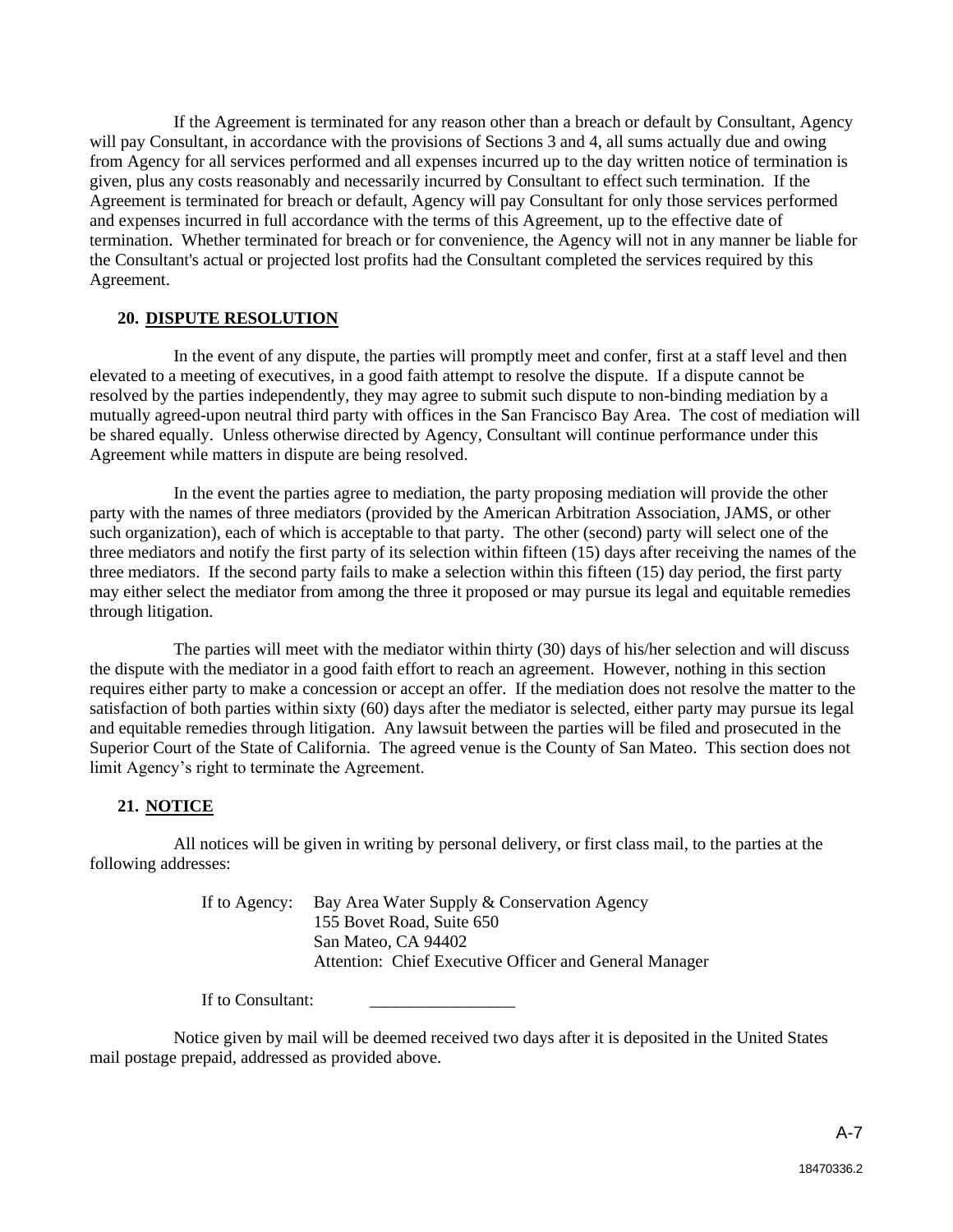### **22. CONFLICT OF INTEREST**

The Consultant warrants and represents that it presently has no interest and agrees that it will not acquire any interest which would present a conflict of interest under California Government Code §§ 1090 et seq. or §§ 87100 et seq. during the performance of services under this Agreement. The Consultant further covenants that it will not knowingly employ any person having such an interest in the performance of this Agreement. Violation of this provision may result in this Agreement being deemed void and unenforceable.

Depending on the nature of the work performed, the Consultant may be required to publicly disclose financial interests under the Agency's Conflict of Interest Code. The Consultant agrees to promptly submit a Statement of Economic Interest on the form provided by Agency upon receipt.

No person previously in the position of director, officer, employee or agent of the Agency may act as an agent or attorney for, or otherwise represent, the Consultant by making any formal or informal appearance, or any oral or written communication, before the Agency, or any officer or employee of the Agency, for a period of twelve (12) months after leaving office or employment with the Agency if the appearance or communication is made for the purpose of influencing any action involving the issuance, amendment, award or revocation of a permit, license, grant or contract.

#### **23. PUBLICITY**

The Consultant, its employees, subcontractors, and agents will not refer to the Agency, or use any logos, images, or photographs of the Agency for any commercial purpose, including, but not limited to, advertising, promotion, or public relations without the Agency's prior written consent. Such written consent will not be required for the inclusion of the Agency's name on a customer list.

#### **24. WAIVER**

A waiver of any requirement of this Agreement must be in writing by an authorized representative of the party waiving the requirement. The waiver by either party of a breach of any requirement of this Agreement will not be deemed a waiver of any such breach in the future or of a breach of any other requirement.

#### **25. INTERPRETATION**

Section headings are solely for convenience and are not intended to affect the interpretation of the Agreement. The Agreement will be interpreted reasonably, not in favor of or against either party.

#### **26. ENTIRE AGREEMENT**

This Agreement including any exhibits or attachments, constitutes the complete agreement between the parties and supersedes any prior agreements, promises, and understandings whether written or oral. This Agreement may be modified or amended only by written instrument signed by both the Consultant and the Agency. In the event of a conflict between the terms and conditions of this Agreement and any Exhibit, the terms of this Agreement will control.

#### **27. NO THIRD PARTY RIGHTS**

The parties do not intend this Agreement to create rights in any third parties and nothing in this Agreement should be construed to do so.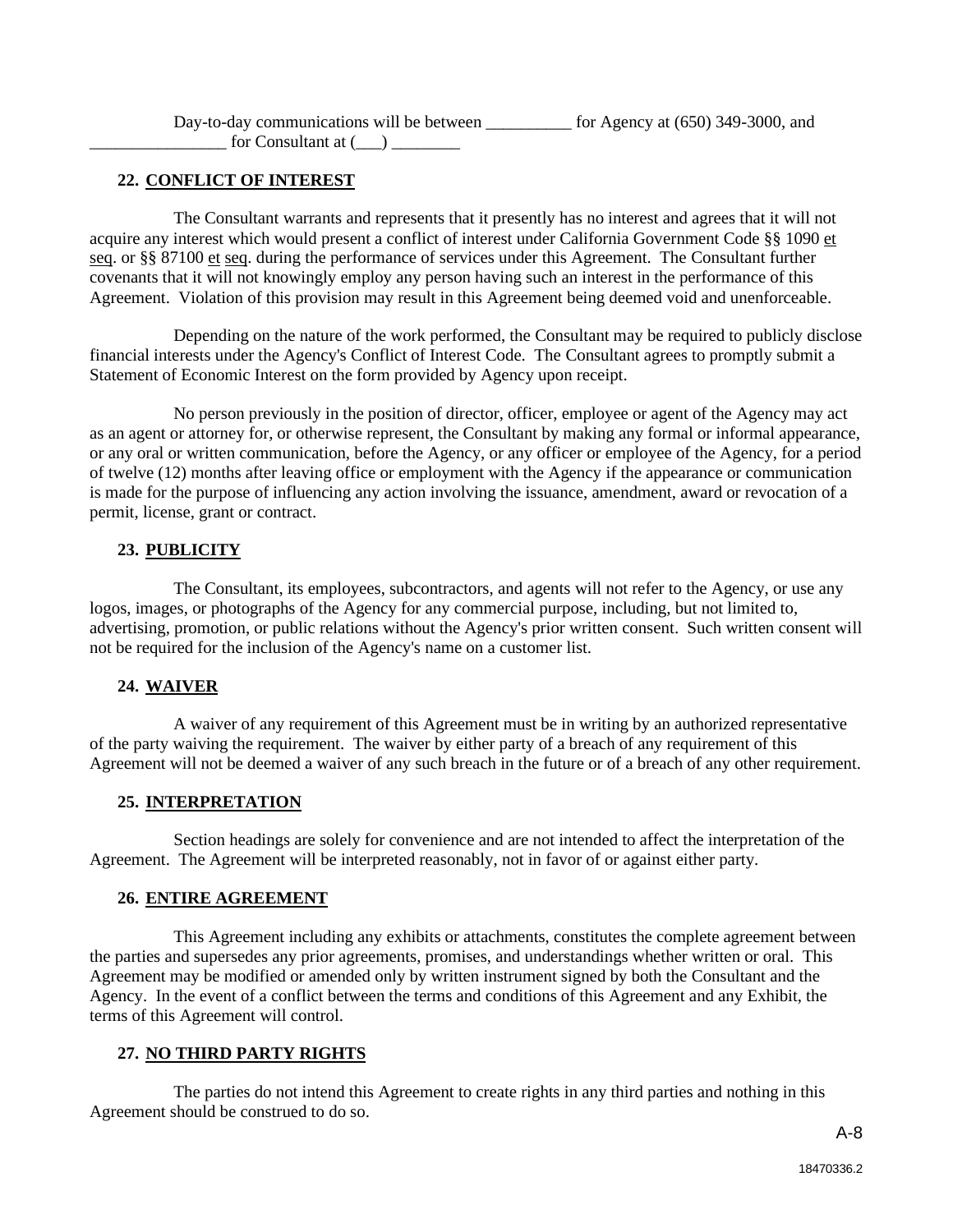#### **28. SEVERABILITY**

If any provision of this Agreement or any portion thereof is held to be invalid or unenforceable for any reason, that provision will be reformed and/or construed consistently with applicable law as nearly as possible to reflect the original intentions of this Agreement, and in any event such provision will be severable and will not affect the validity or enforceability of any other provision.

#### **29. BINDING ON SUCCESSORS**

All of the terms, provisions and conditions of this Agreement will be binding upon and inure to the benefit of the parties and their respective successors, permitted assigns and legal representatives.

#### **30. AGENCY WARRANTIES**

The Agency makes no warranties, representations, express or implied, beyond such as are explicitly stated in this Agreement.

#### **31. APPLICABLE LAW**

This Agreement, its interpretation and all work performed under it will be governed by the laws of the State of California.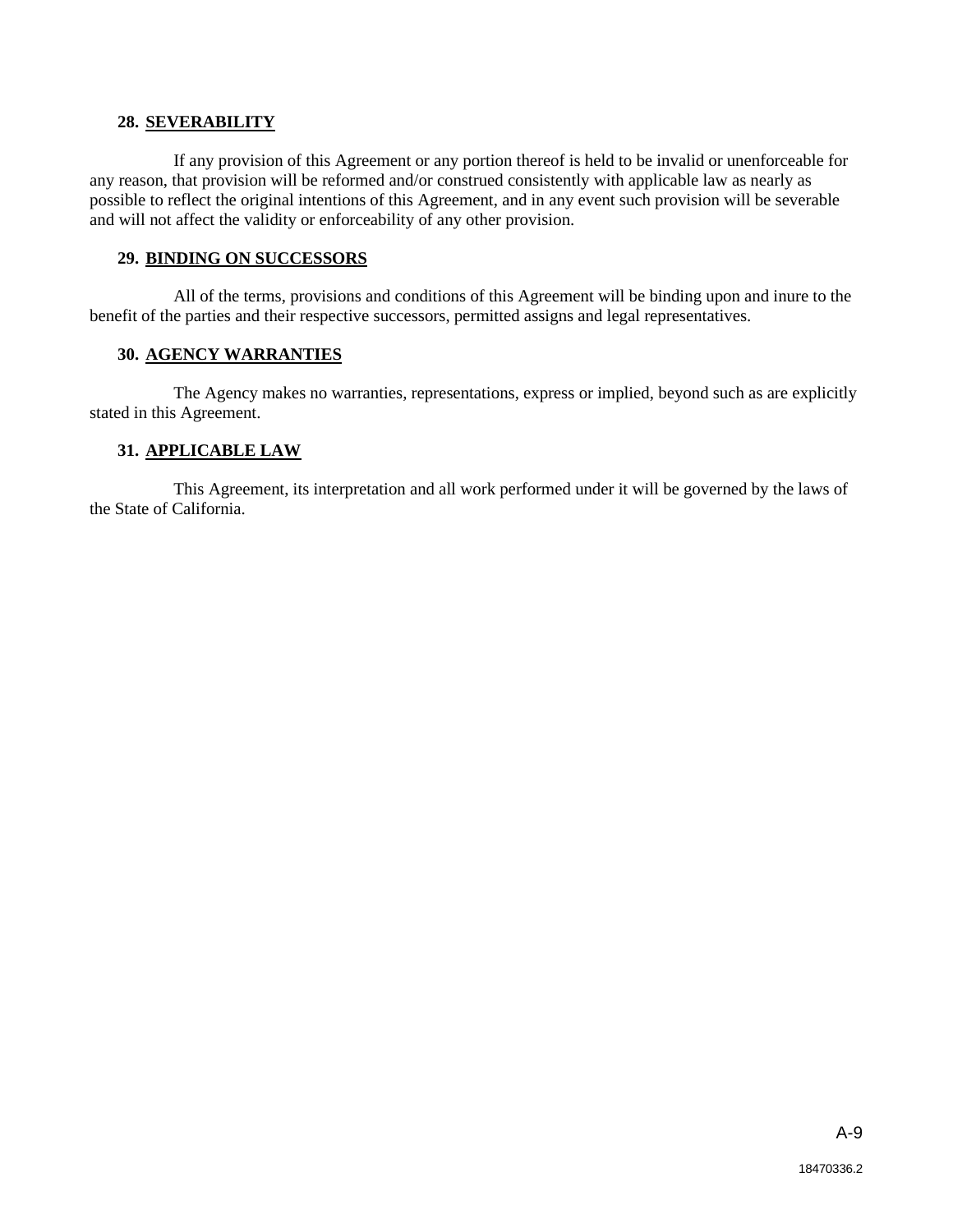IN WITNESS WHEREOF the parties have executed this Agreement by their duly authorized officers as of the day and year first above written.

BAY AREA WATER SUPPLY & CONSERVATION AGENCY

| <b>CONSULTANT</b> |  |
|-------------------|--|
|                   |  |
|                   |  |

Taxpayer ID Number:\_\_\_\_\_\_\_\_\_\_\_\_\_\_\_\_\_\_\_\_\_